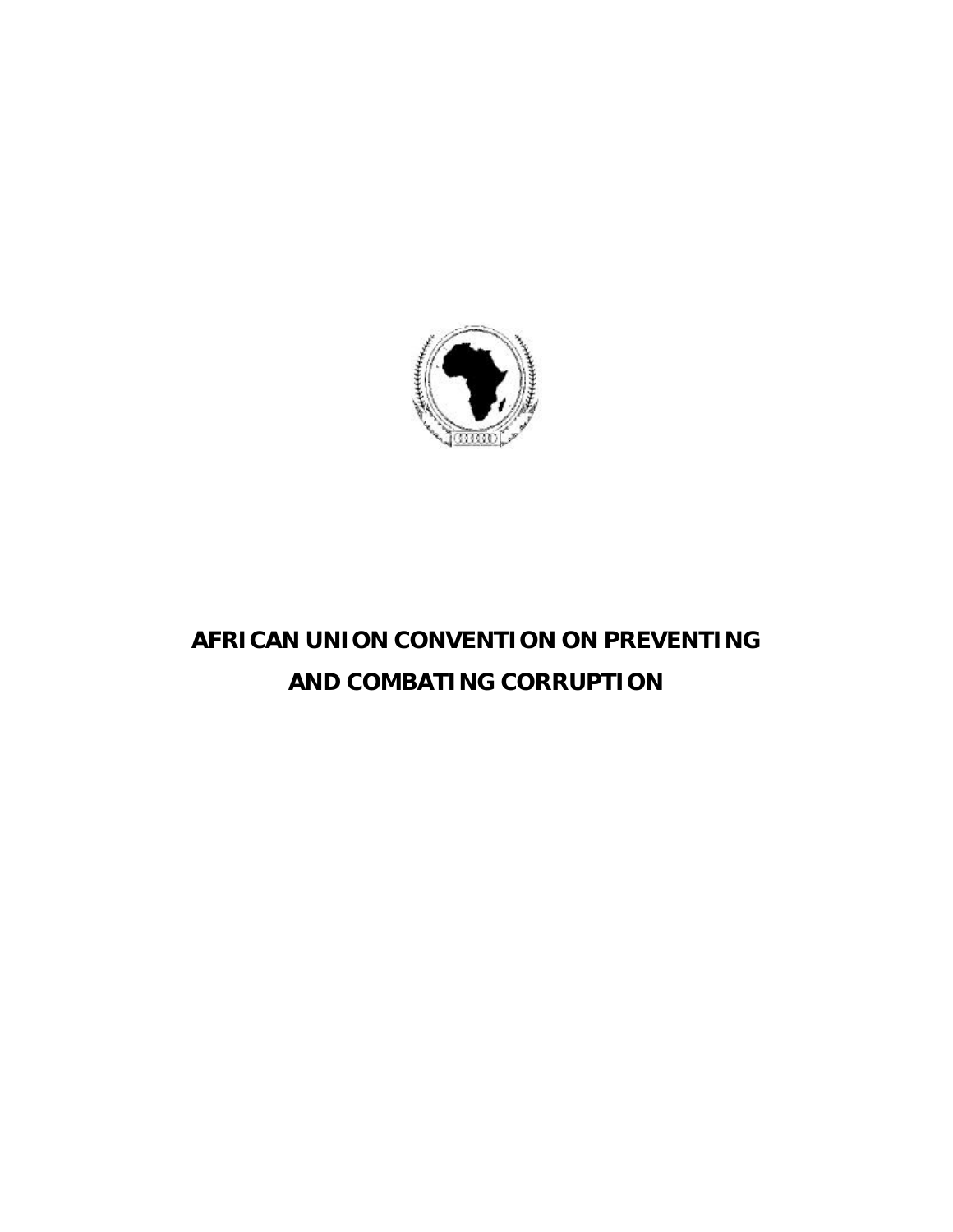# **AFRICAN UNION CONVENTION ON PREVENTING AND COMBATING CORRUPTION**

#### **PREAMBLE**

The Member States of the African Union:

**Considering** that the Constitutive Act of the African Union recognizes that freedom, equality, justice, peace and dignity are essential objectives for the achievement of the legitimate aspiration of the African peoples;

**Further Considering** that Article 3 of the said Constitutive Act enjoins Member States to coordinate and intensify their cooperation, unity, cohesion and efforts to achieve a better life for the peoples of Africa;

**Cognizant** of the fact that the Constitutive Act of the African Union, *inter alia*, calls for the need to promote and protect human and peoples' rights, consolidate democratic institutions and foster a culture of democracy and ensure good governance and the rule of law;

**Aware** of the need to respect human dignity and to foster the promotion of economic, social, and political rights in conformity with the provisions of the African Charter on Human and People's Rights and other relevant human rights instruments;

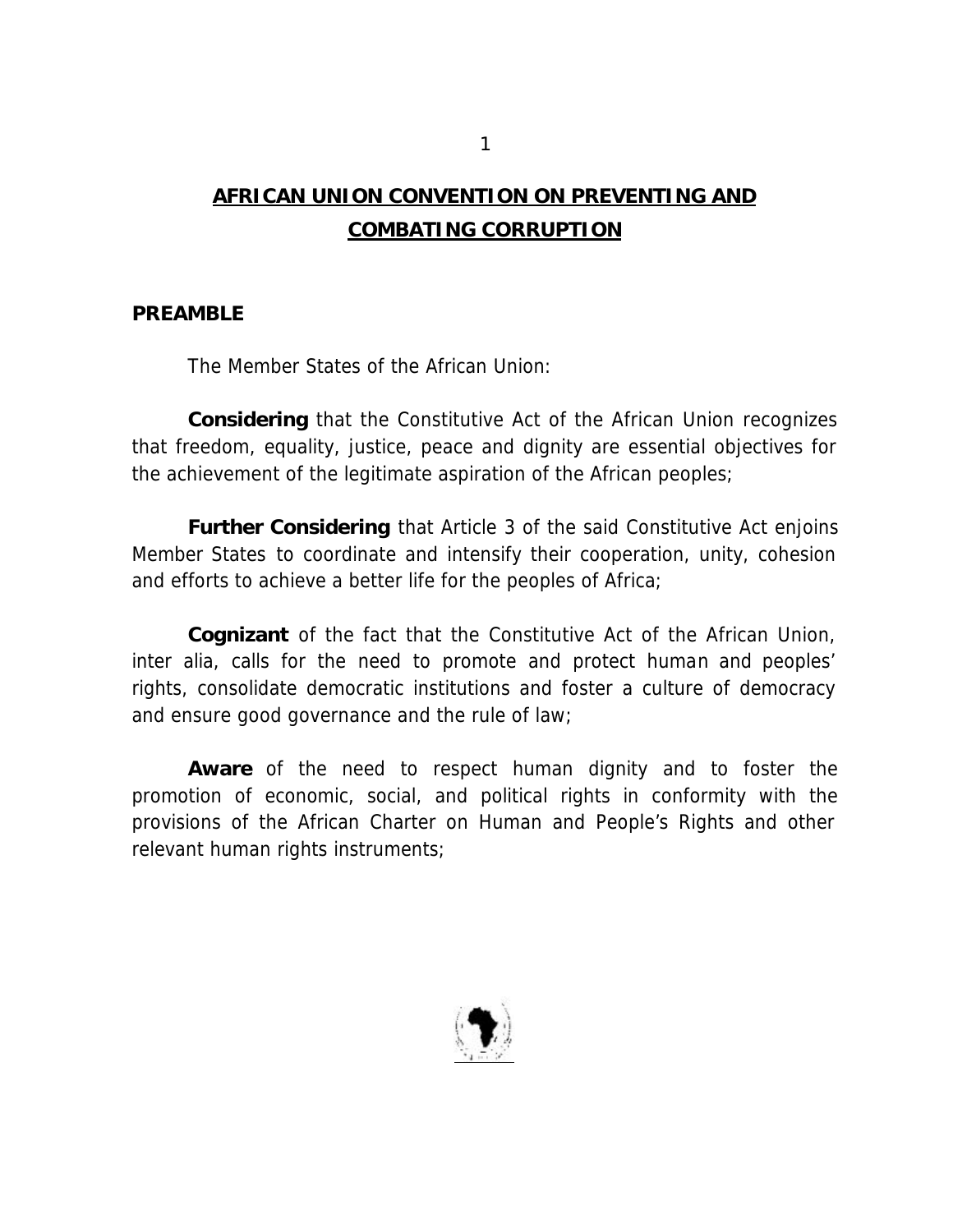**Bearing in mind** the 1990 Declaration on the Fundamental Changes Taking Place in the World and their Implications for Africa; the 1994 Cairo Agenda for Action Relaunching Africa's Socio-economic Transformation; and the Plan of Action Against Impunity adopted by the Nineteenth Ordinary Session of the African Commission on Human and Peoples Rights in 1996 as subsequently endorsed by the Sixty fourth Ordinary Session of the Council of Ministers held in Yaounde, Cameroon in 1996 which, among others, underlined the need to observe principles of good governance, the primacy of law, human rights, democratization and popular participation by the African peoples in the processes of governance.

**Concerned** about the negative effects of corruption and impunity on the political, economic, social and cultural stability of African States and its devastating effects on the economic and social development of the African peoples;

**Acknowledging** that corruption undermines accountability and transparency in the management of public affairs as well as socio-economic development on the continent;

**Recognizing** the need to address the root causes of corruption on the continent;

**Convinced** of the need to formulate and pursue, as a matter of priority, a common penal policy aimed at protecting the society against corruption, including the adoption of appropriate legislative and adequate preventive measures;

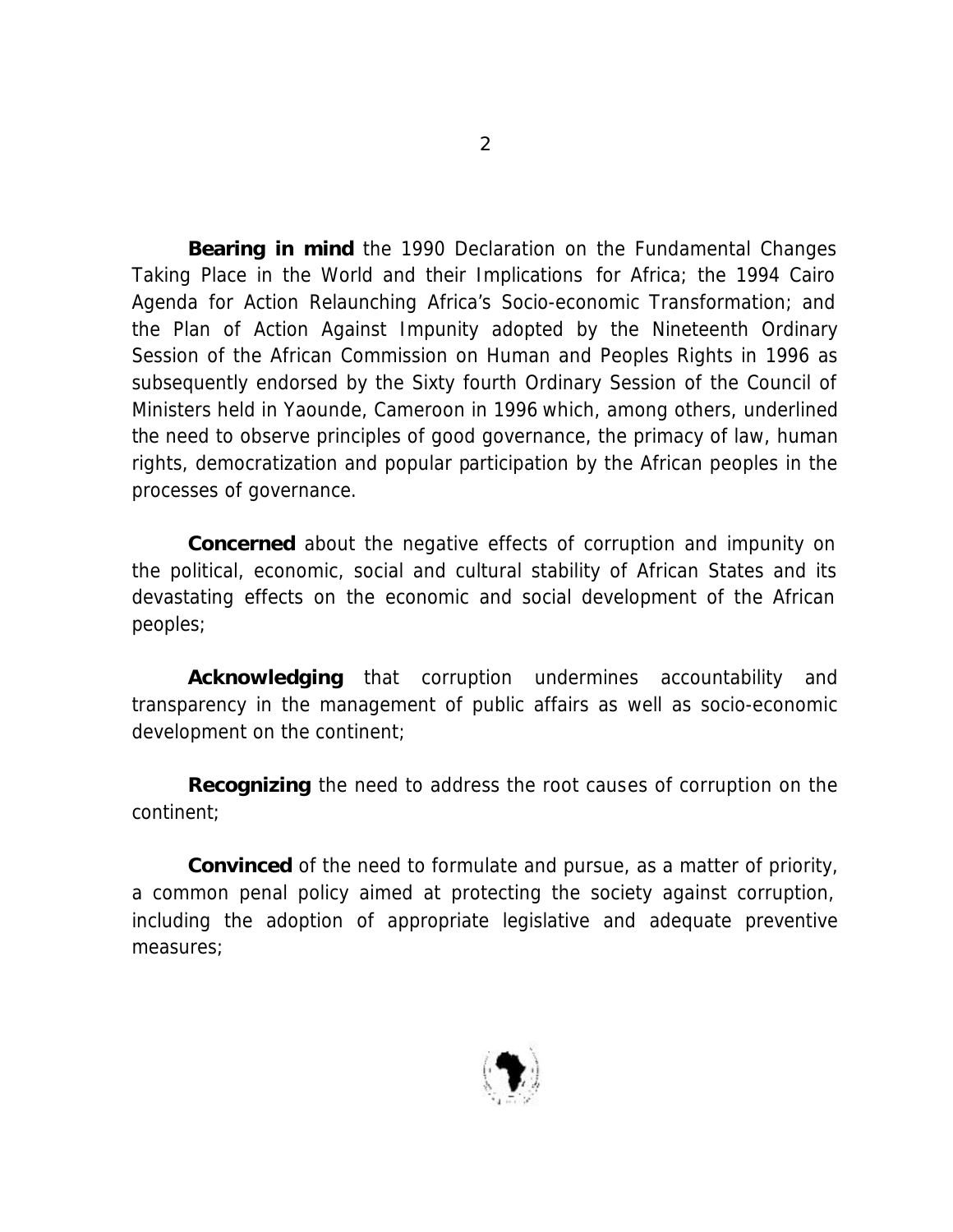**Determined** to build partnerships between governments and all segments of civil society, in particular, women, youth, media and the private sector in order to fight the scourge of corruption;

**Recalling** resolution AHG-Dec 126(XXXIV) adopted by the Thirty–fourth Ordinary Session of the Assembly of Heads of State and Government in June 1998 in Ouagadougou, Burkina Faso, requesting the Secretary General to convene, in cooperation with the African Commission on Human and Peoples' Rights, a high level meeting of experts to consider ways and means of removing obstacles to the enjoyment of economic, social and cultural rights, including the fight against corruption and impunity and propose appropriate legislative and other measures;

**Further Recalling** the decision of the 37<sup>th</sup> ordinary session of the Assembly of Heads of State and Government of the OAU held in Lusaka, Zambia, in July 2001 as well as the Declaration adopted by the first session of the Assembly of the Union held in Durban, South Africa in July 2002, relating to the New Partnership for Africa's Development (NEPAD) which calls for the setting up of a coordinated mechanism to combat corruption effectively.

Have agreed as follows:

### **Article 1 Definitions**

1. For the purposes of this Convention;

**"Chairperson of the Commission"** means Chairperson of the Commission of the African Union;

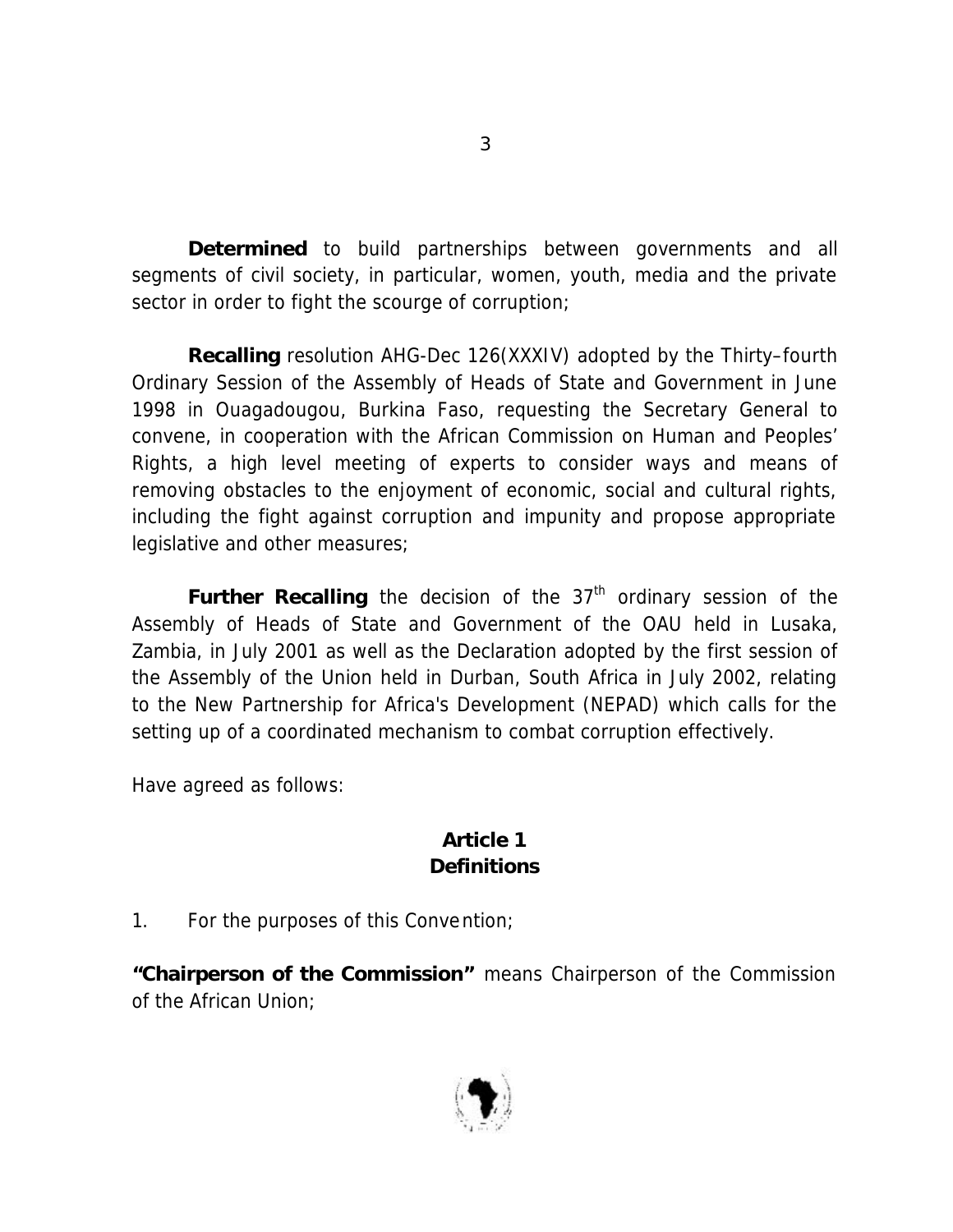**"Confiscation"** means any penalty or measure resulting in a final deprivation of property, proceeds or instrumentalities ordered by a court of law following proceedings in relation to a criminal offence or offences connected with or related to corruption;

**"Corruption"** means the acts and practices including related offences proscribed in this Convention;

**"Court of Law"** means a court duly established by a domestic law;

**"Executive Council"** means the Executive Council of the African Union;

**"Illicit enrichment"** means the significant increase in the assets of a public official or any other person which he or she cannot reasonably explain in relation to his or her income.

**"Private Sector**" means the sector of a national economy under private ownership in which the allocation of productive resources is controlled by market forces, rather than public authorities and other sectors of the economy not under the public sector or government;

**"Proceeds of Corruption"** means assets of any kind corporeal or incorporeal, movable or immovable, tangible or intangible and any document or legal instrument evidencing title to or interests in such assets acquired as a result of an act of corruption;

**"Public official"** means any official or employee of the State or its agencies including those who have been selected, appointed or elected to perform activities or functions in the name of the State or in the service of the State at any level of its hierarchy;

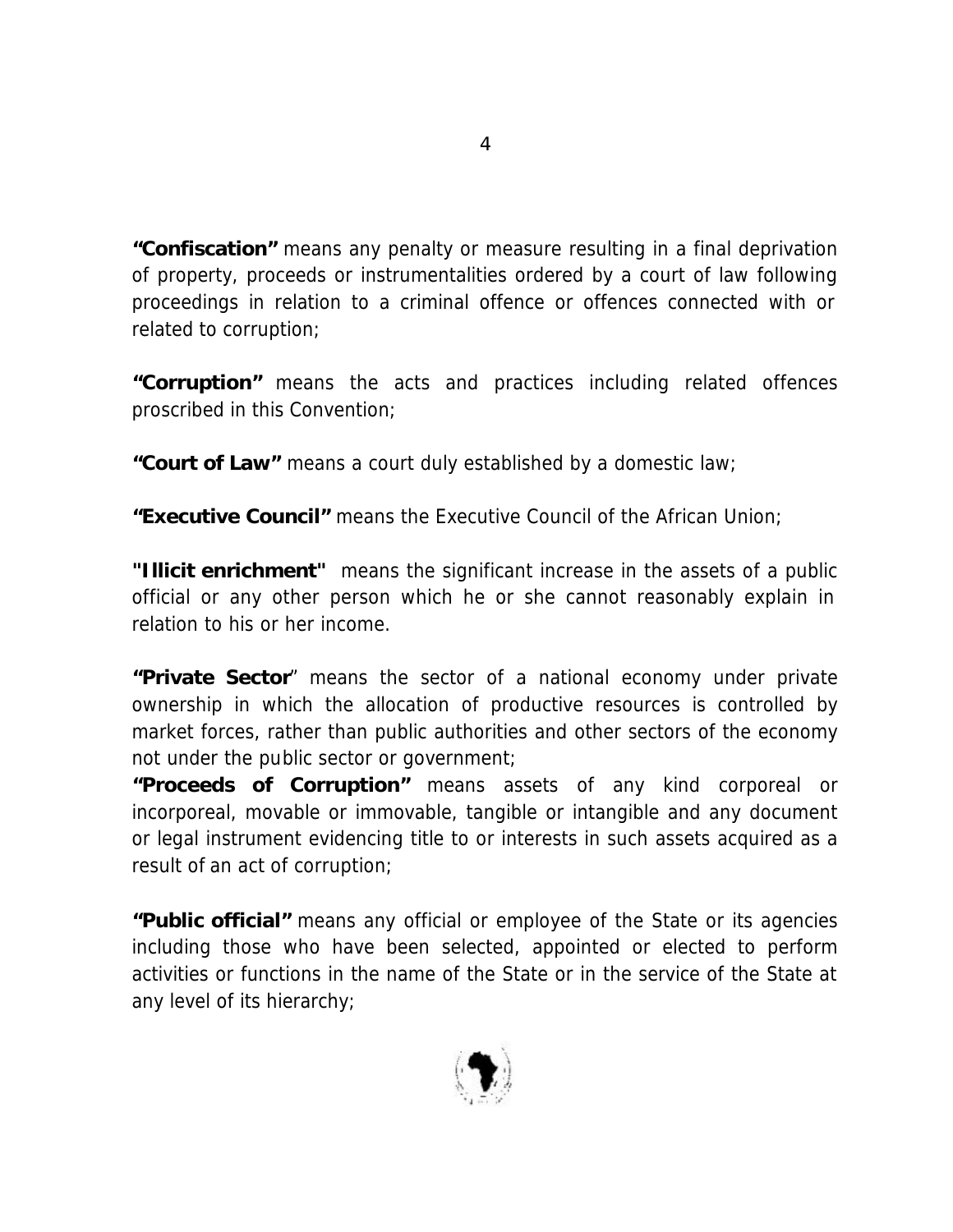**"Requested State Party"** means a State Party requested to extradite or to provide assistance under this Convention;

**"Requesting State Party"** means a State Party making a request for extradition or assistance in terms of this Convention;

**"State Party"** means any Member State of the African Union which has ratified or acceded to this Convention and has deposited its instruments of ratification or accession with the Chairperson of the Commission of the African Union.

2. In this Convention, the singular shall include the plural and vice versa.

# **Article 2 Objectives**

The objectives of this Convention are to:

- 1. Promote and strengthen the development in Africa by each State Party, of mechanisms required to prevent, detect, punish and eradicate corruption and related offences in the public and private sectors.
- 2. Promote, facilitate and regulate cooperation among the State Parties to ensure the effectiveness of measures and actions to prevent, detect, punish and eradicate corruption and related offences in Africa.
- 3. Coordinate and harmonize the policies and legislation between State Parties for the purposes of prevention, detection, punishment and eradication of corruption on the continent.

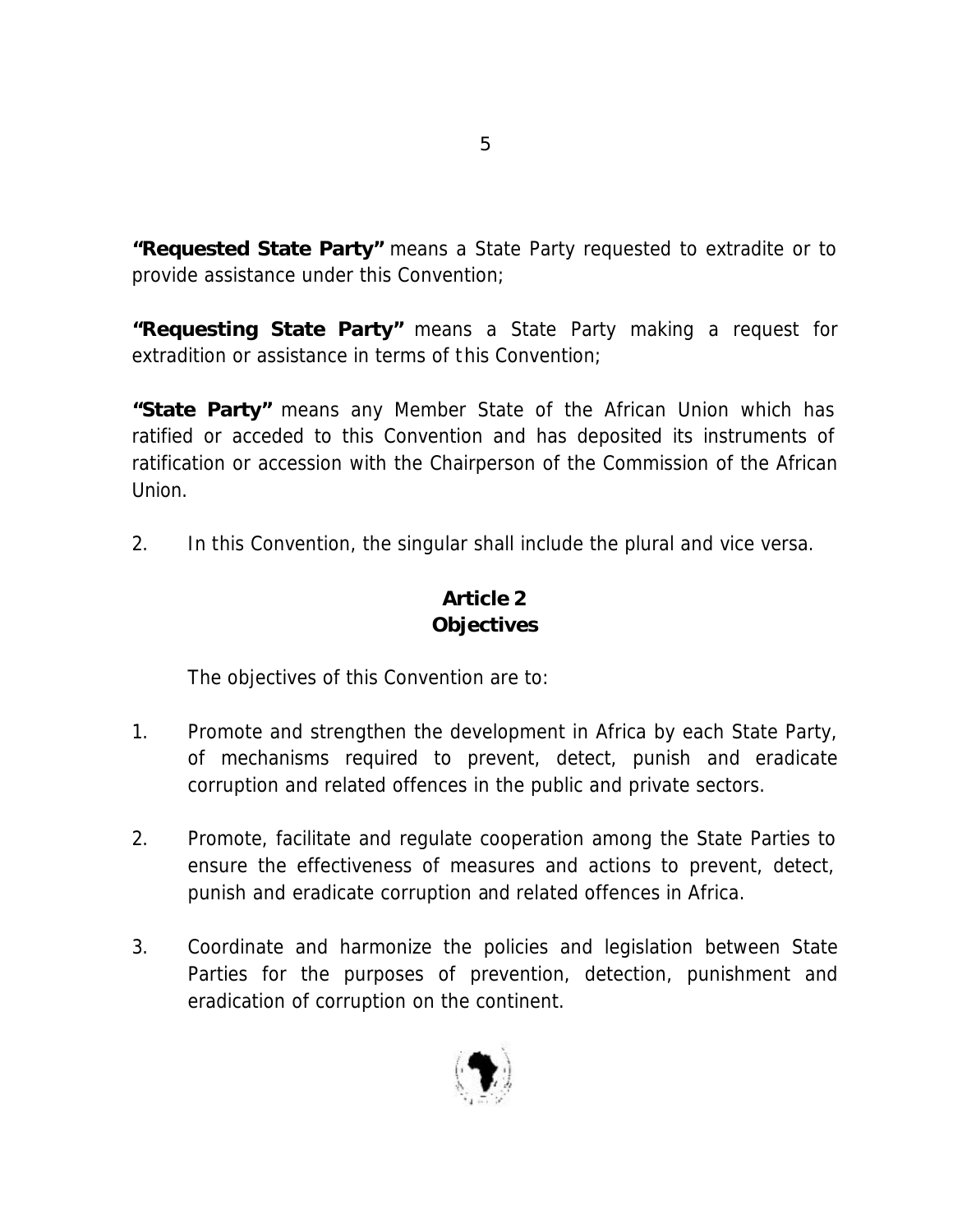- 4. Promote socio-economic development by removing obstacles to the enjoyment of economic, social and cultural rights as well as civil and political rights.
- 5. Establish the necessary conditions to foster transparency and accountability in the management of public affairs.

# **Article 3 Principles**

The State Parties to this Convention undertake to abide by the following principles:

- 1. Respect for democratic principles and institutions, popular participation, the rule of law and good governance.
- 2. Respect for human and peoples' rights in accordance with the African Charter on Human and Peoples Rights and other relevant human rights instruments.
- 3. Transparency and accountability in the management of public affairs.
- 4. Promotion of social justice to ensure balanced socio-economic development.
- 5. Condemnation and rejection of acts of corruption, related offences and impunity.

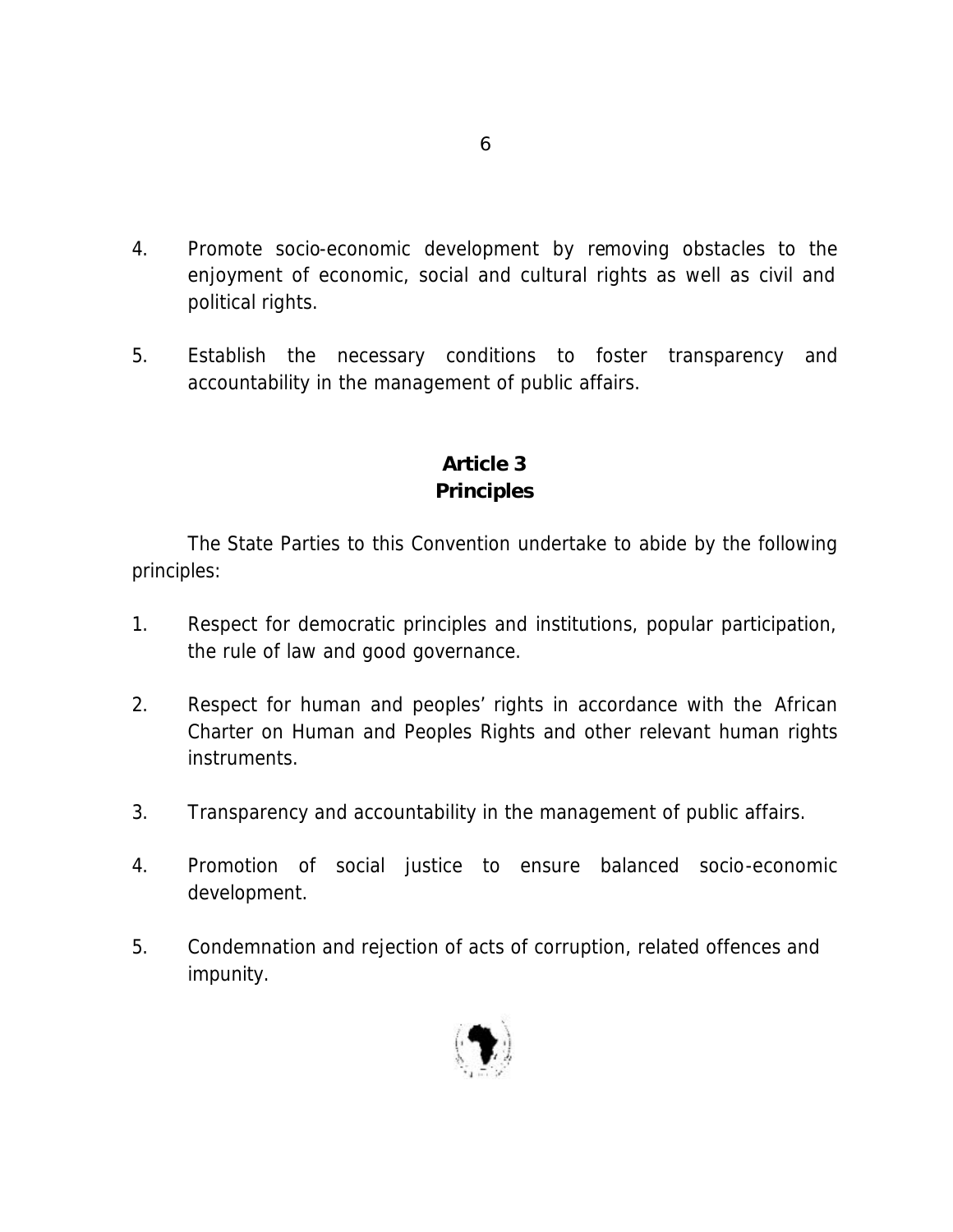### **Article 4 Scope of Application**

- 1. This Convention is applicable to the following acts of corruption and related offences:
	- (a) the solicitation or acceptance, directly or indirectly, by a public official or any other person, of any goods of monetary value, or other benefit, such as a gift, favour, promise or advantage for himself or herself or for another person or entity, in exchange for any act or omission in the performance of his or her public functions;
	- (b) the offering or granting, directly or indirectly, to a public official or any other person, of any goods of monetary value, or other benefit, such as a gift, favour, promise or advantage for himself or herself or for another person or entity, in exchange for any act or omission in the performance of his or her public functions;
	- (c) any act or omission in the discharge of his or her duties by a public official or any other person for the purpose of illicitly obtaining benefits for himself or herself or for a third party;
	- (d) the diversion by a public official or any other person, for purposes unrelated to those for which they were intended, for his or her own benefit or that of a third party, of any property belonging to the State or its agencies, to an independent agency, or to an individual, that such official has received by virtue of his or her position;

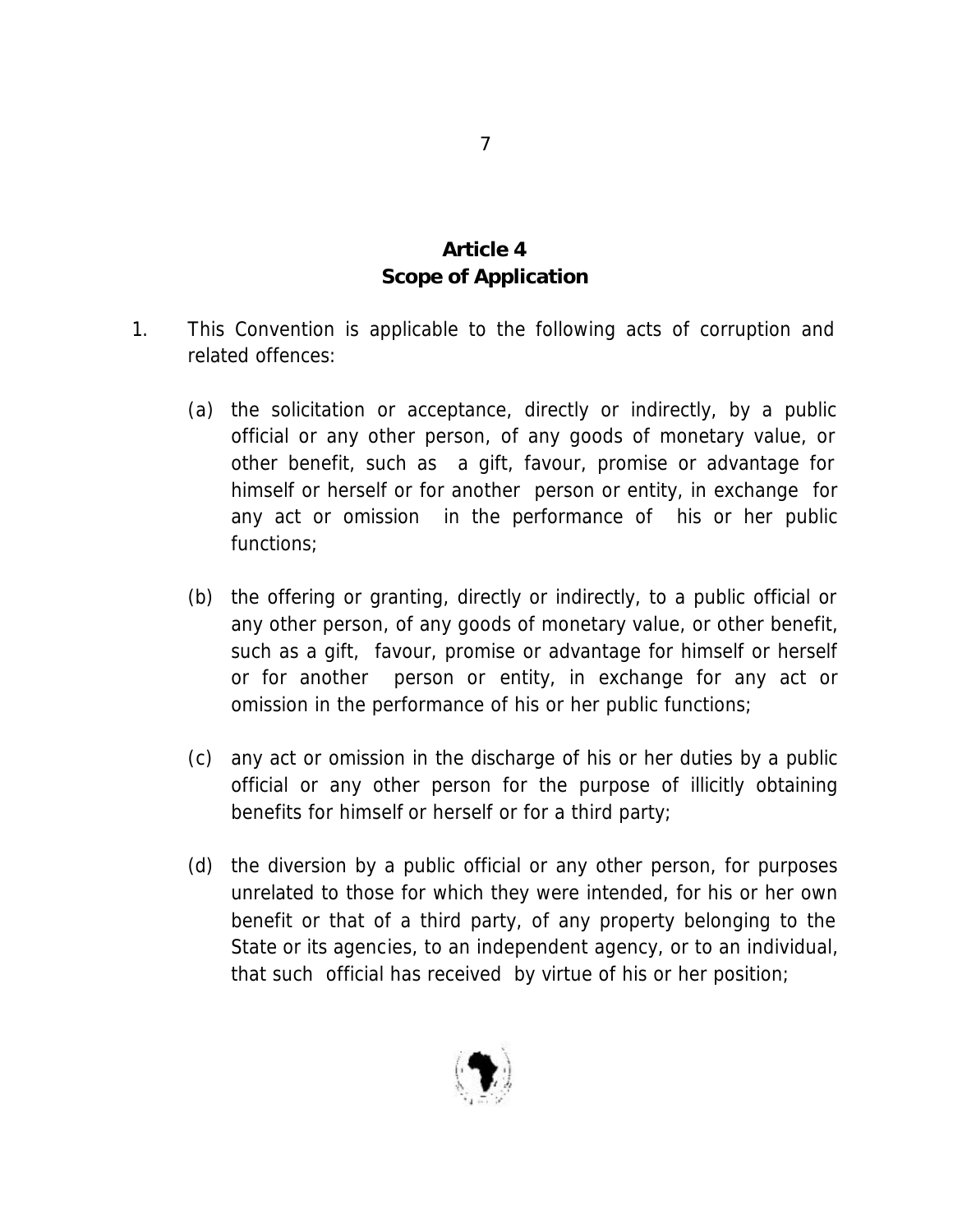- (e) the offering or giving, promising, solicitation or acceptance, directly or indirectly, of any undue advantage to or by any person who directs or works for, in any capacity, a private sector entity, for himself or herself or for anyone else, for him or her to act, or refrain from acting, in breach of his or her duties;
- (f) the offering, giving, solicitation or acceptance directly or indirectly, or promising of any undue advantage to or by any person who asserts or confirms that he or she is able to exert any improper influence over the decision making of any person performing functions in the public or private sector in consideration thereof, whether the undue advantage is for himself or herself or for anyone else, as well as the request, receipt or the acceptance of the offer or the promise of such an advantage, in consideration of that influence, whether or not the influence is exerted or whether or not the supposed influence leads to the intended result;
- (g) illicit enrichment;
- (h) the use or concealment of proceeds derived from any of the acts referred to in this Article; and
- (i) participation as a principal, co-principal, agent, instigator, accomplice or accessory after the fact, or on any other manner in the commission or attempted commission of, in any collaboration or conspiracy to commit, any of the acts referred to in this article.

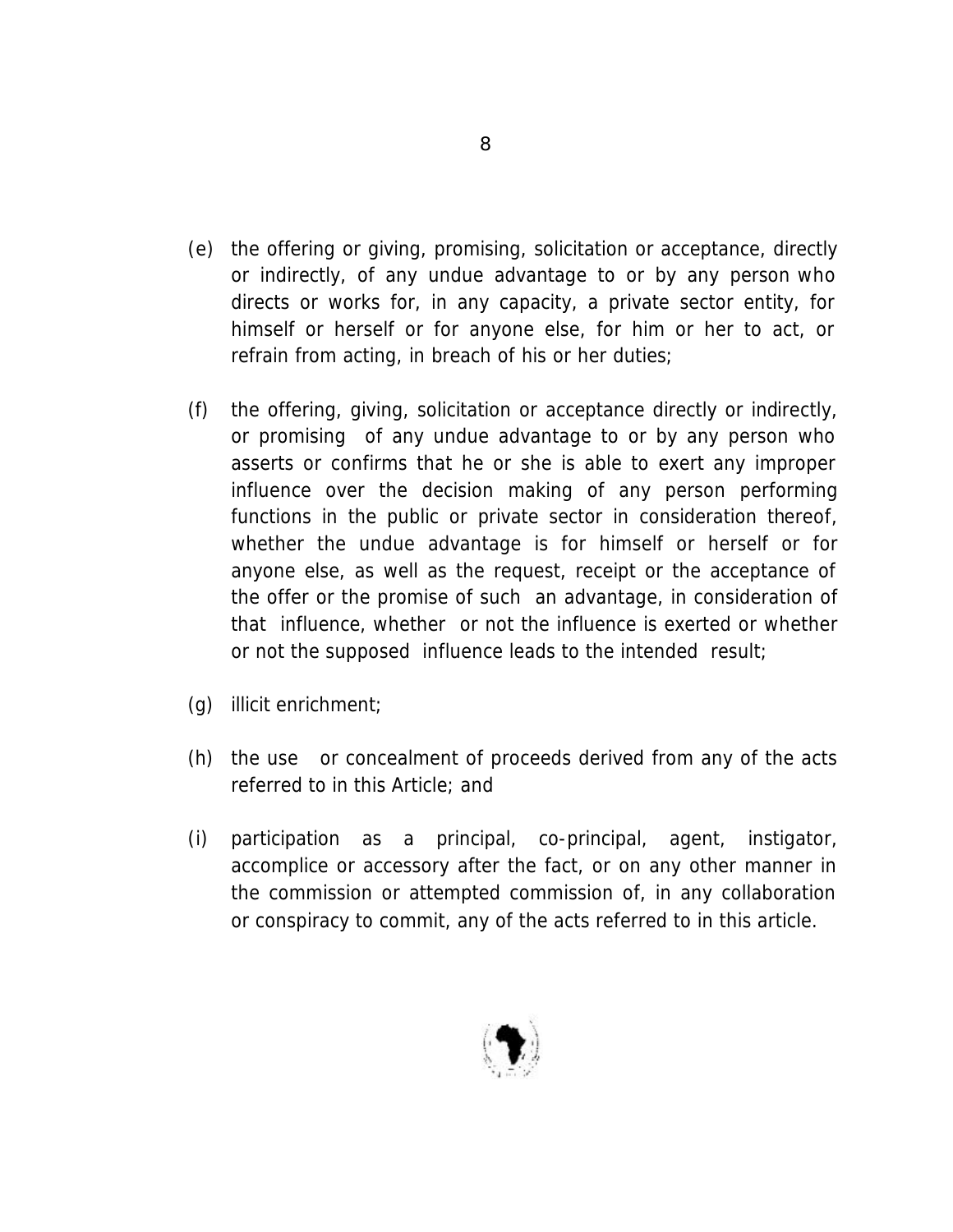2. This Convention shall also be applicable by mutual agreement between or among two or more State Parties with respect to any other act or practice of corruption and related offences not described in this Convention.

### **Article 5 Legislative and other Measures**

For the purposes set-forth in Article 2 of this Convention, State Parties undertake to:

- 1. Adopt legislative and other measures that are required to establish as offences, the acts mentioned in Article 4 paragraph 1 of the present Convention.
- 2. Strengthen national control measures to ensure that the setting up and operations of foreign companies in the territory of a State Party shall be subject to the respect of the national legislation in force.
- 3. Establish, maintain and strengthen independent national anticorruption authorities or agencies.
- 4. Adopt legislative and other measures to create, maintain and strengthen internal accounting, auditing and follow-up systems, in particular, in the public income, custom and tax receipts, expenditures and procedures for hiring, procurement and management of public goods and services.

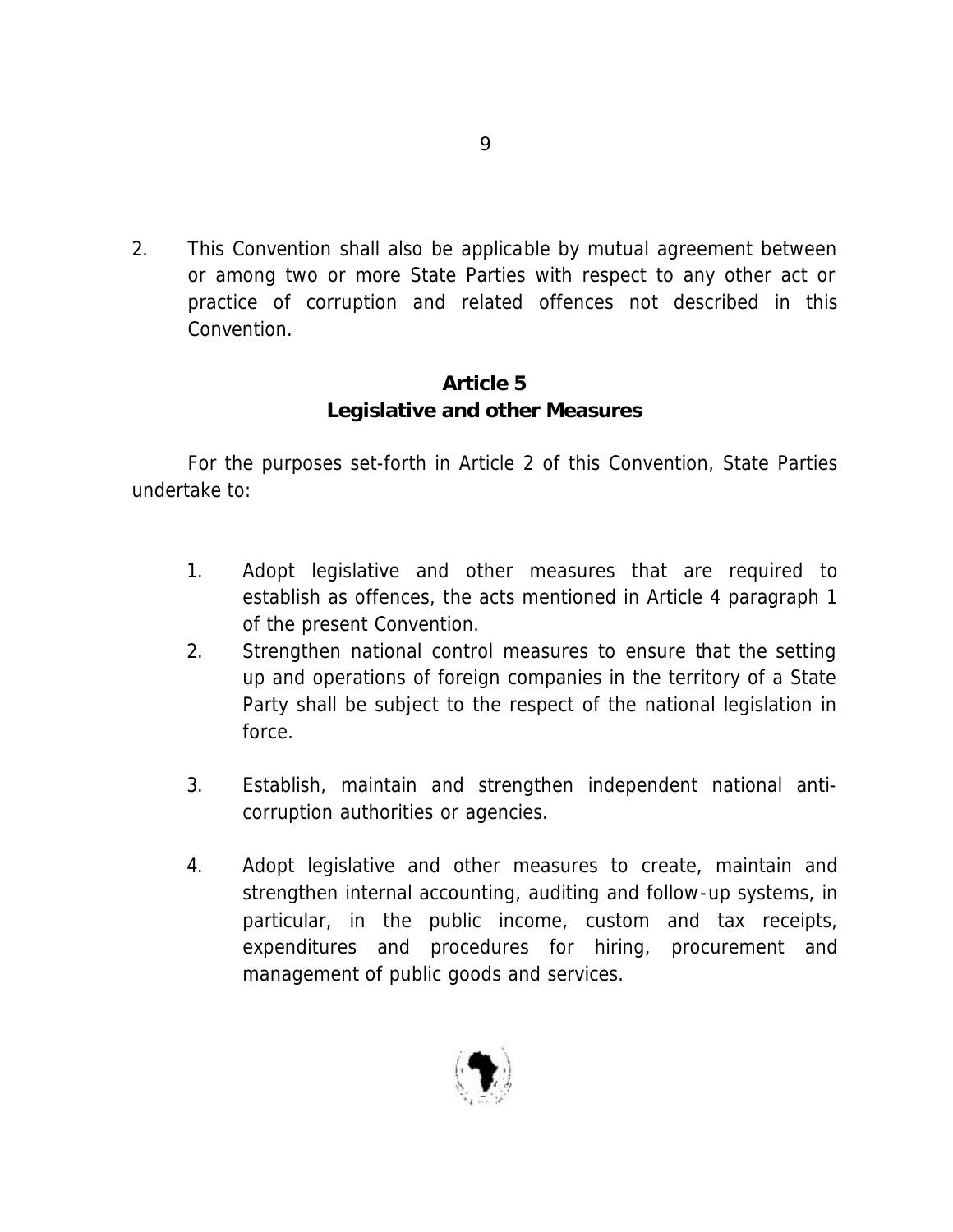- 5. Adopt legislative and other measures to protect informants and witnesses in corruption and related offences, including protection of their identities.
- 6. Adopt measures that ensure citizens report instances of corruption without fear of consequent reprisals.
- 7. Adopt national legislative measures in order to punish those who make false and malicious reports against innocent persons in corruption and related offences.
- 8. Adopt and strengthen mechanisms for promoting the education of populations to respect the public good and public interest, and awareness in the fight against corruption and related offences, including school educational programmes and sensitization of the media, and the promotion of an enabling environment for the respect of ethics.

# **Article 6 Laundering of the Proceeds of Corruption**

States Parties shall adopt such legislative and other measures as may be necessary to establish as criminal offences:

a) The conversion, transfer or disposal of property, knowing that such property is the proceeds of corruption or related offences for the purpose of concealing or disguising the illicit origin of the property or of helping any person who is involved in the commission of the offence to evade the legal consequences of his or her action.

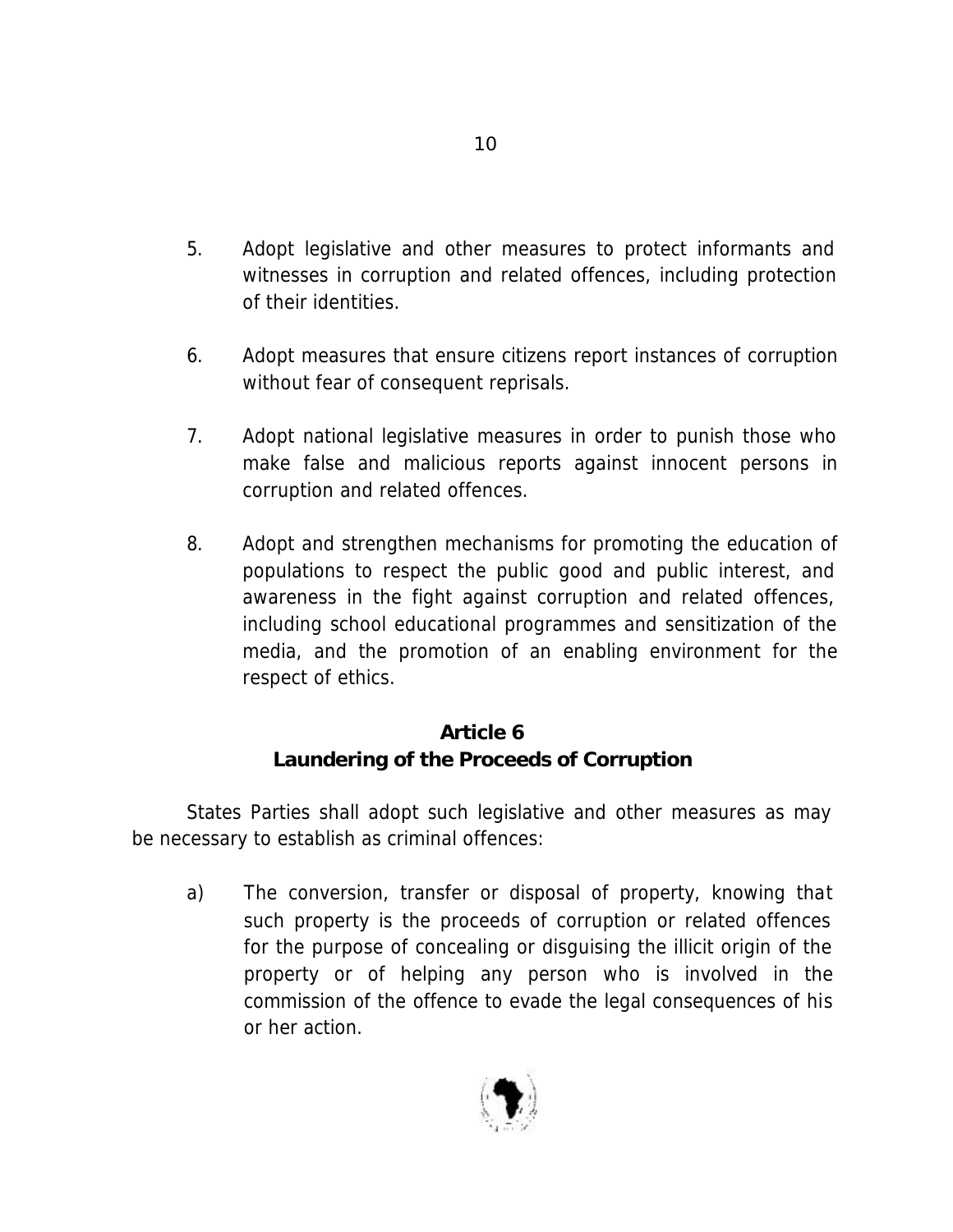- b) The concealment or disguise of the true nature, source, location, disposition, movement or ownership of or rights with respect to property which is the proceeds of corruption or related offences;
- c) The acquisition, possession or use of property with the knowledge at the time of receipt, that such property is the proceeds of corruption or related offences;

# **Article 7 Fight Against Corruption and Related Offences in the Public Service**

In order to combat corruption and related offences in the public service, State Parties commit themselves to:

- 1. Require all or designated public officials to declare their assets at the time of assumption of office during and after their term of office in the public service.
- 2. Create an internal committee or a similar body mandated to establish a code of conduct and to monitor its implementation, and sensitize and train public officials on matters of ethics.
- 3. Develop disciplinary measures and investigation procedures in corruption and related offences with a view to keeping up with technology and increase the efficiency of those responsible in this regard.

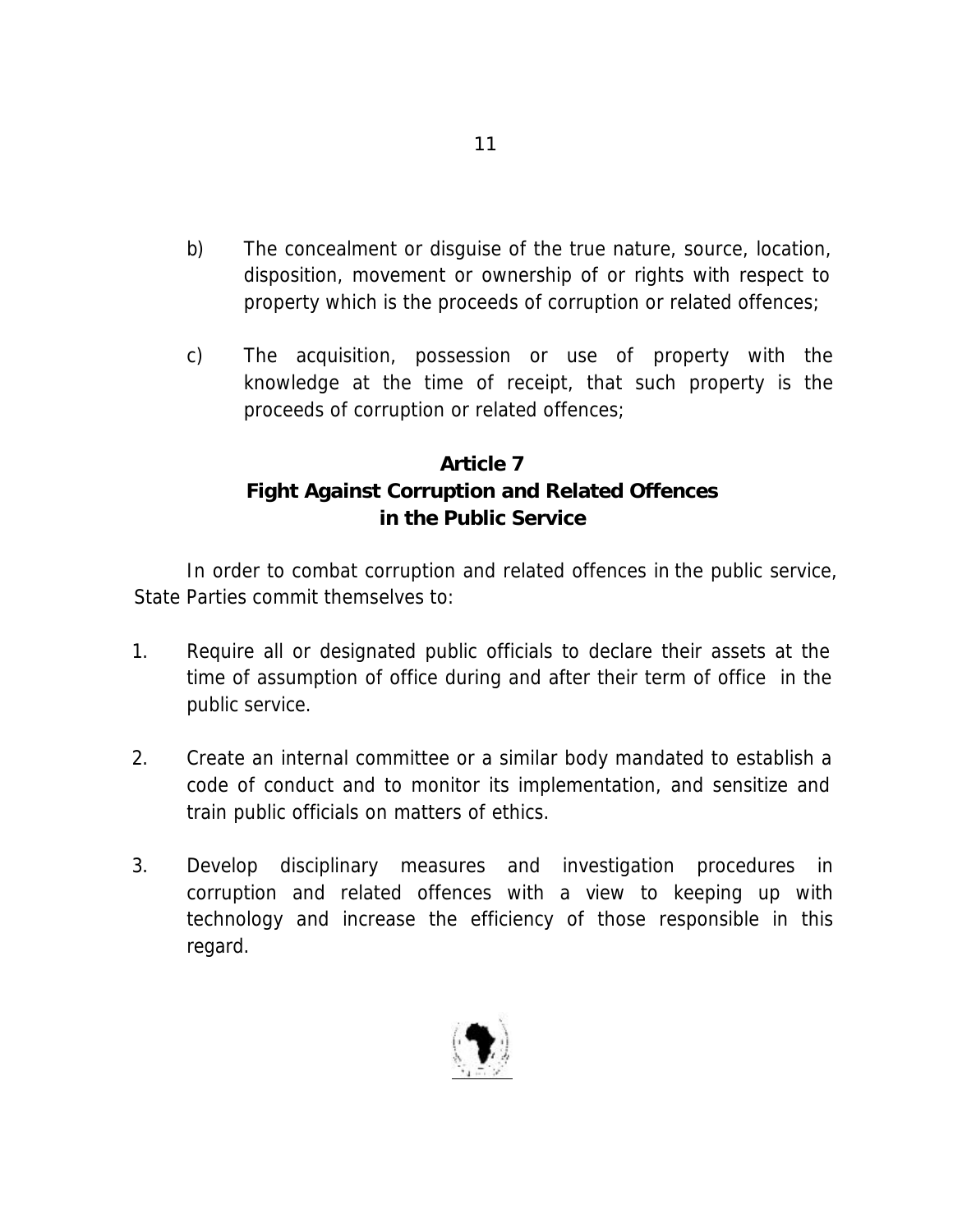- 4. Ensure transparency, equity and efficiency in the management of tendering and hiring procedures in the public service.
- 5. Subject to the provisions of domestic legislation, any immunity granted to public officials shall not be an obstacle to the investigation of allegations against and the prosecution of such officials.

### **Article 8 Illicit Enrichment**

- 1. Subject to the provisions of their domestic law, State Parties undertake to adopt necessary measures to establish under their laws an offence of illicit enrichment.
- 2. For State Parties that have established illicit enrichment as an offence under their domestic law, such offence shall be considered an act of corruption or a related offence for the purposes of this Convention.
- 3. Any State Party that has not established illicit enrichment as an offence shall, in so far as its laws permit, provide assistance and cooperation to the requesting State with respect to the offence as provided in this Convention.

# **Article 9 Access to Information**

Each State Party shall adopt such legislative and other measures to give effect to the right of access to any information that is required to assist in the fight against corruption and related offences.

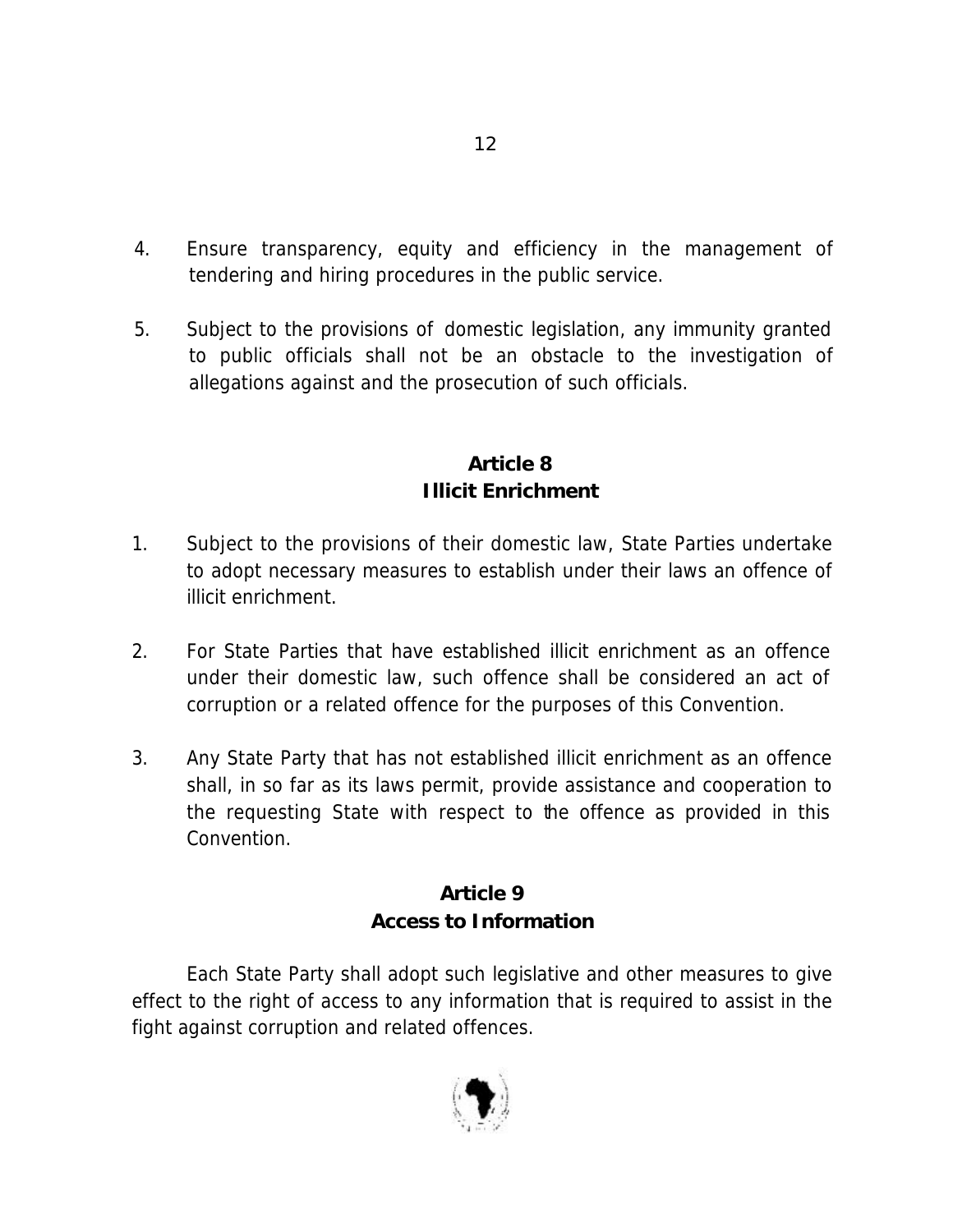# **Article 10 Funding of Political Parties**

Each State Party shall adopt legislative and other measures to:

- (a) Proscribe the use of funds acquired through illegal and corrupt practices to finance political parties; and
- (b) Incorporate the principle of transparency into funding of political parties.

# **Article 11 Private Sector**

State Parties undertake to:

- 1. Adopt legislative and other measures to prevent and combat acts of corruption and related offences committed in and by agents of the private sector.
- 2. Establish mechanisms to encourage participation by the private sector in the fight against unfair competition, respect of the tender procedures and property rights.
- 3. Adopt such other measures as may be necessary to prevent companies from paying bribes to win tenders.

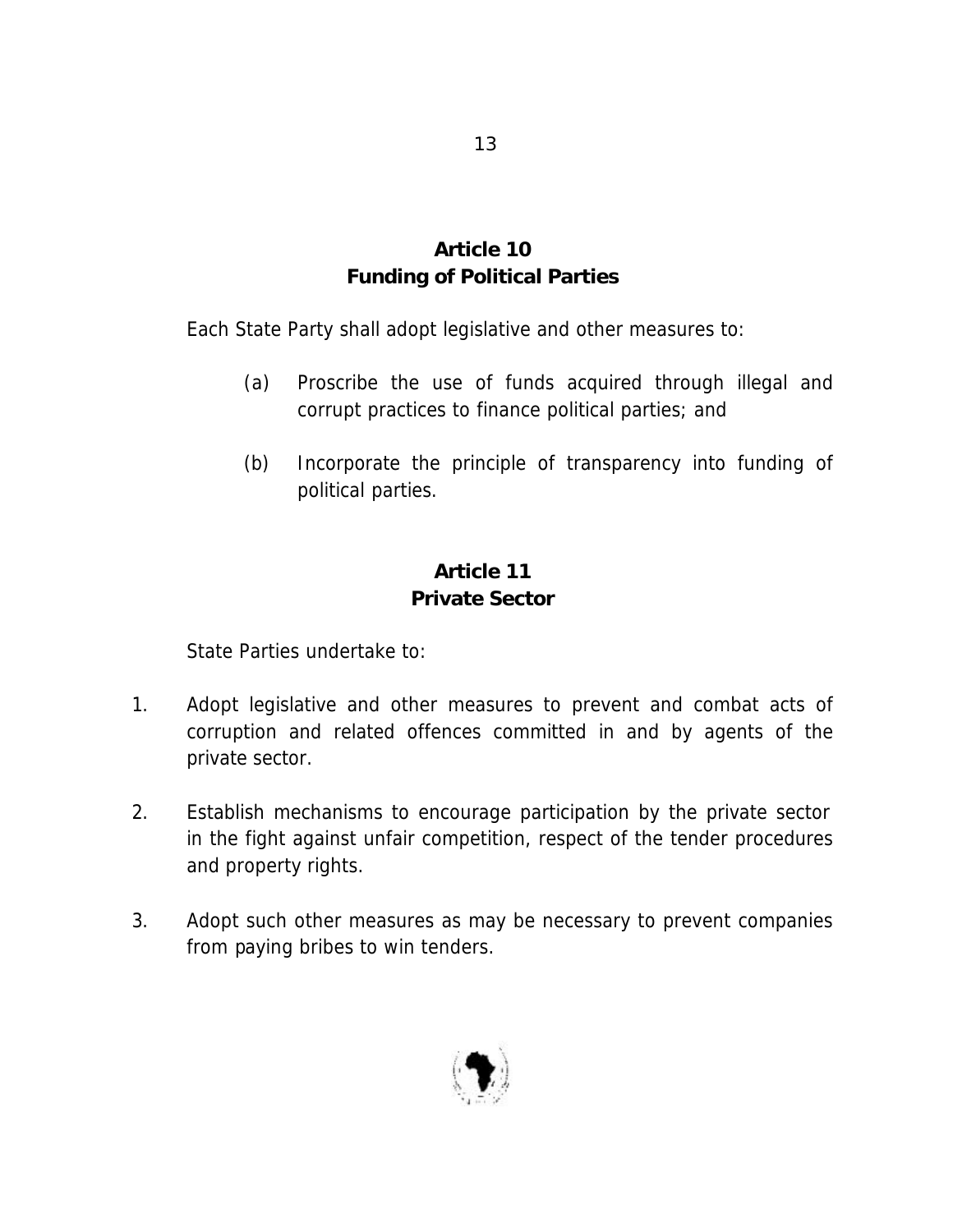# **Article 12 Civil Society and Media**

State Parties undertake to:

- 1. Be fully engaged in the fight against corruption and related offences and the popularisation of this Convention with the full participation of the Media and Civil Society at large;
- 2. Create an enabling environment that will enable civil society and the media to hold governments to the highest levels of transparency and accountability in the management of public affairs;
- 3. Ensure and provide for the participation of Civil Society in the monitoring process and consult Civil Society in the implementation of this Convention;
- 4. Ensure that the Media is given access to information in cases of corruption and related offences on condition that the dissemination of such information does not adversely affect the investigation process and the right to a fair trial.

# **Article 13 Jurisdiction**

- 1. Each State Party has jurisdiction over acts of corruption and related offences when:
	- (a) the breach is committed wholly or partially inside its territory;

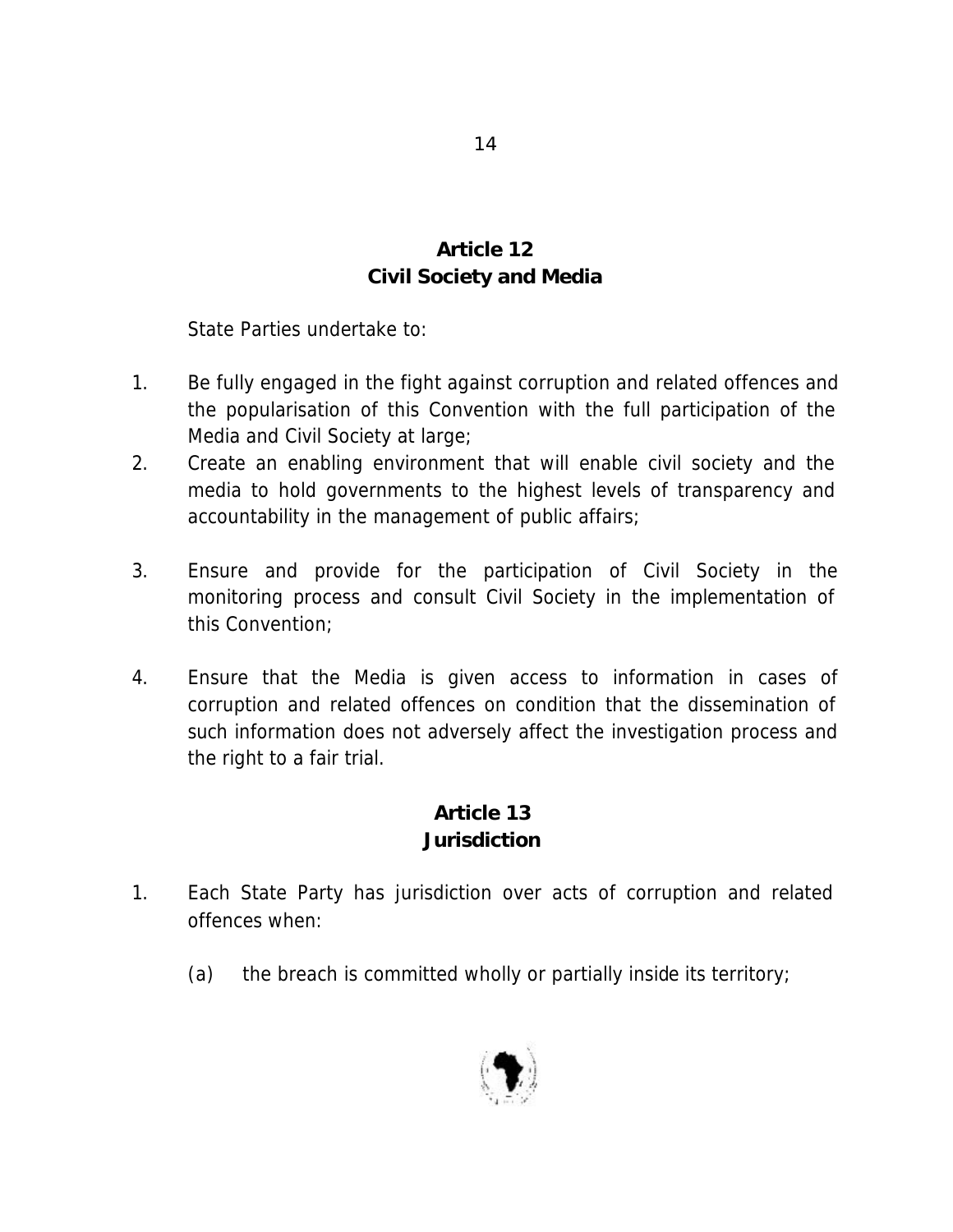- (b) the offence is committed by one of its nationals outside its territory or by a person who resides in its territory; and
- (c) the alleged criminal is present in its territory and it does not extradite such person to another country.
- (d) when the offence, although committed outside its jurisdiction, affects, in the view of the State concerned, its vital interests or the deleterious or harmful consequences or effects of such offences impact on the State Party.
- 2. This Convention does not exclude any criminal jurisdiction exercised by a State Party in accordance with its domestic law.
- 3. Notwithstanding the provision of paragraph I of this Article, a person shall not be tried twice for the same offence.

# **Article 14 Minimum Guarantees of a Fair Trial**

Subject to domestic law, any person alleged to have committed acts of corruption and related offences shall receive a fair trial in criminal proceedings in accordance with the minimum guarantees contained in the African Charter on Human and Peoples' Rights and any other relevant international human rights instrument recognized by the concerned States Parties.

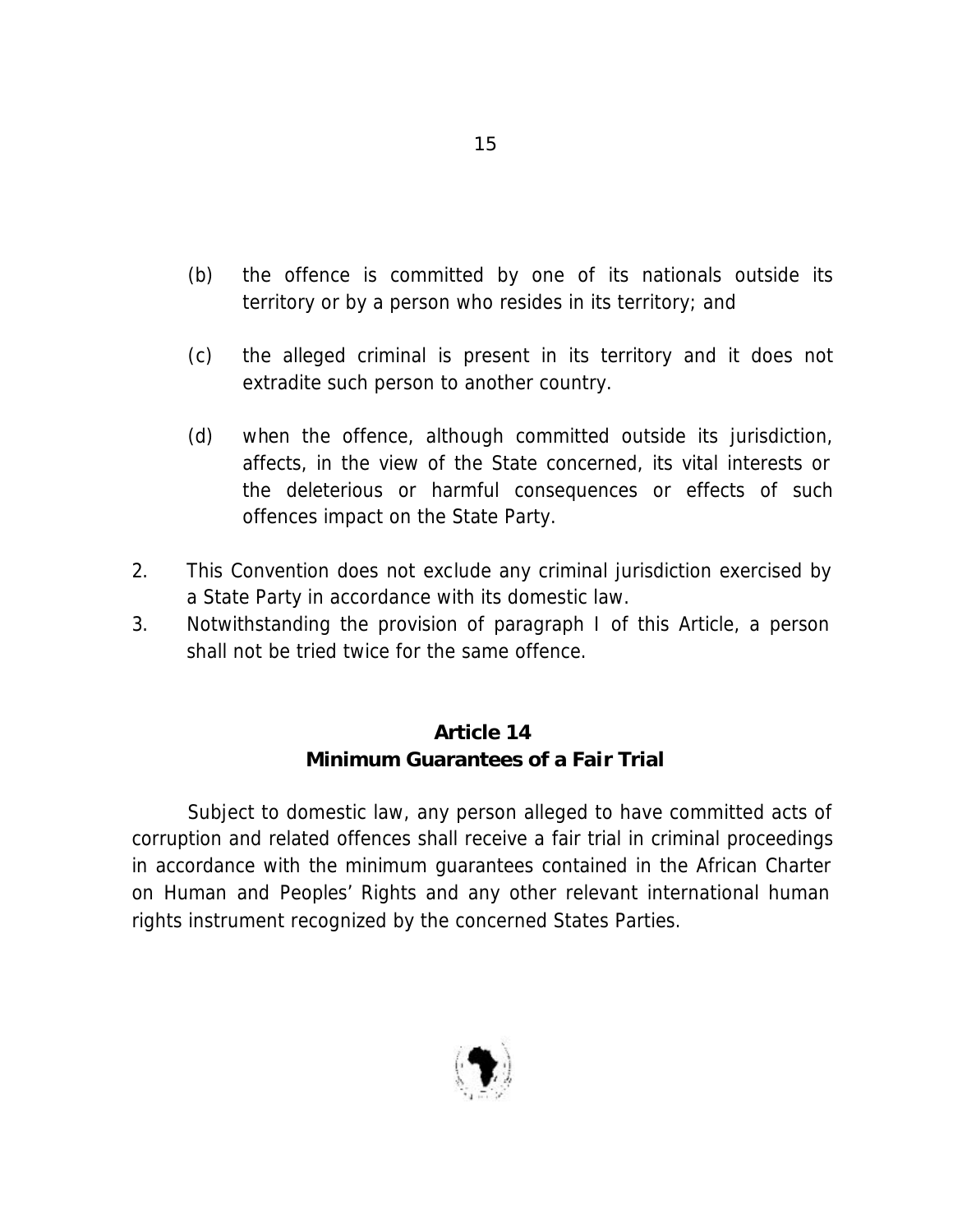# **Article 15 Extradition**

- 1. This Article shall apply to the offences established by the State Parties in accordance with this Convention.
- 2. Offences falling within the jurisdiction of this Convention shall be deemed to be included in the internal laws of State Parties as crimes requiring extradition. State Parties shall include such offences as extraditable offences in extradition treaties existing between or among them.
- 3. If a State Party that makes extradition conditional on the existence of a treaty receives a request for extradition from a State Party with which it does not have such treaty, it shall consider this Convention as a legal basis for all offences covered by this Convention.
- 4. A State Party that does not make extradition conditional on the existence of a treaty shall recognize offences to which this Convention applies as extraditable offences among themselves.
- 5. Each State Party undertakes to extradite any person charged with or convicted of offences of corruption and related offences, carried out on the territory of another State Party and whose extradition is requested by that State Party, in conformity with their domestic law, any applicable extradition treaties, or extradition agreements or arrangements existing between or among the State Parties.

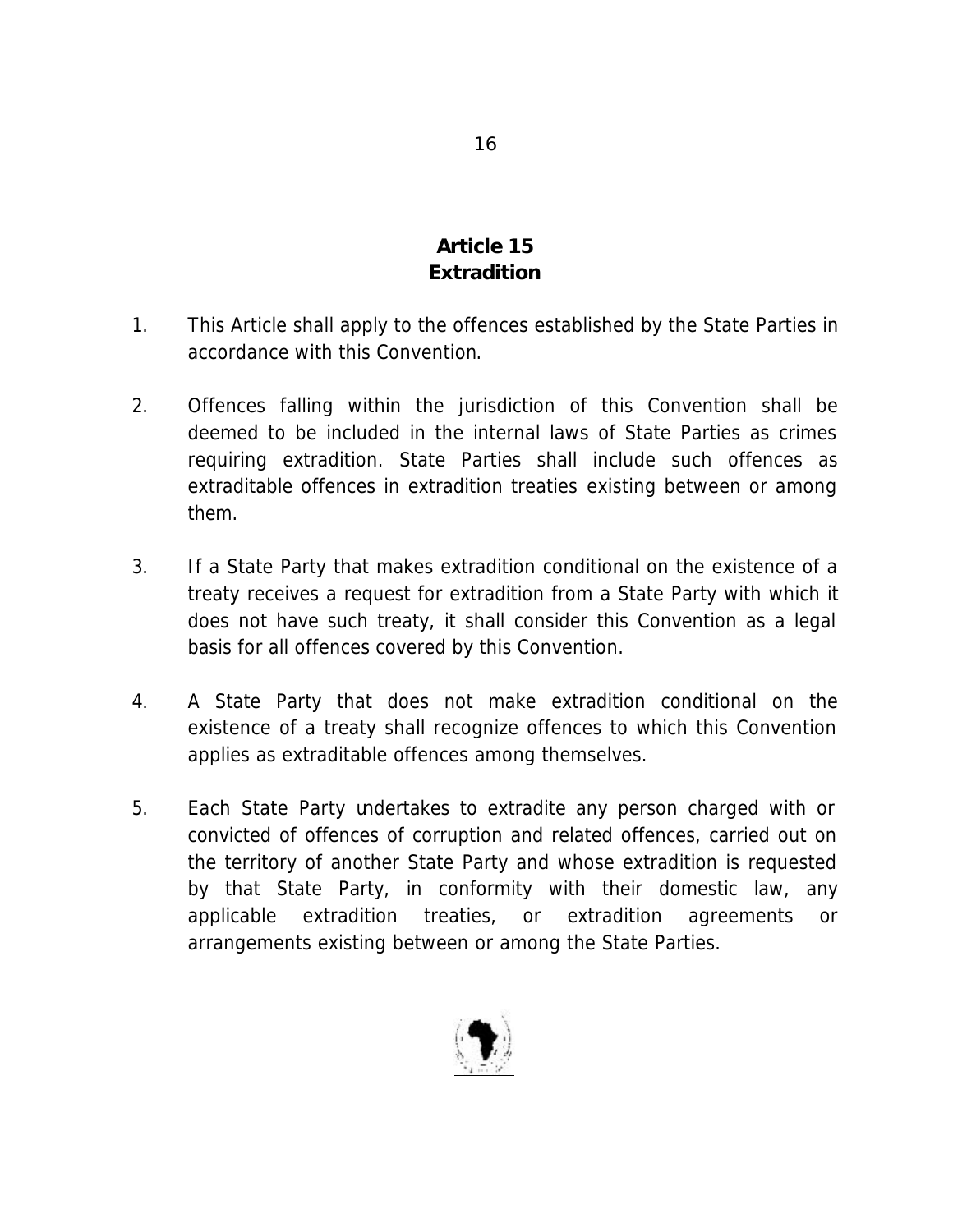- 6. Where a State Party in whose territory any person charged with or convicted of offences is present and has refused to extradite that person on the basis that it has jurisdiction over offences, the Requested State Party shall be obliged to submit the case without undue delay to its competent authorities for the purpose of prosecution, unless otherwise agreed with the Requesting State Party, and shall report the final outcome to the Requesting State Party.
- 7. Subject to the provisions of its domestic law and any applicable extradition treaties, a Requested State Party may, upon being satisfied that the circumstances so warrant and are urgent and at the request of the Requesting State Party, take into custody a person whose extradition is sought and who is present in its territory, or take other appropriate measures to ensure that the person is present at the extradition proceedings.

# **Article 16 Confiscation and Seizure of the Proceeds and Instrumentalities of Corruption**

- 1. Each State Party shall adopt such legislative measures as may be necessary to enable:
	- (a) its competent authorities to search, identify, trace, administer and freeze or seize the instrumentalities and proceeds of corruption pending a final judgement;
	- (b) confiscation of proceeds or property, the value of which corresponds to that of such proceeds, derived, from offences established in accordance with this convention;

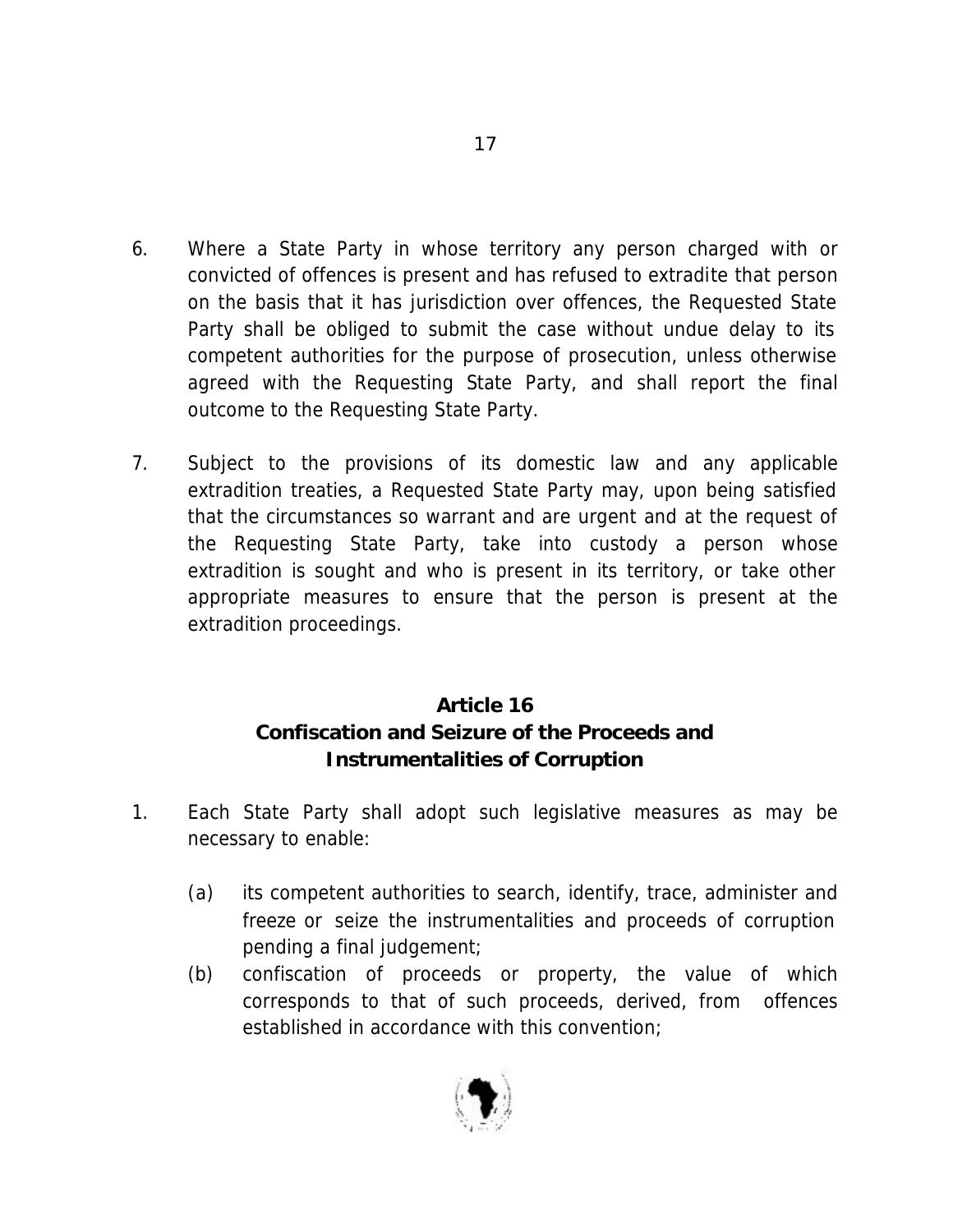- (c) repatriation of proceeds of corruption.
- 2. The Requested State Party shall, in so far as its law permits and at the request of the Requesting State Party, seize and remit any object:
	- (a) which may be required as evidence of the offence in question; or
	- (b) which has been acquired as a result of the offence for which extradition is requested and which, at the time of arrest is found in possession of the persons claimed or is discovered subsequently.
- 3. The objects referred to in clause 2 of this Article may, if the Requesting State so requests, be handed over to that State even if the extradition is refused or cannot be carried out due to death, disappearance or escape of the person sought.
- 4. When the said object is liable for seizure or confiscation in the territory of the Requested State Party the latter may, in connection with pending or ongoing criminal proceedings, temporarily retain it or hand it over to the Requesting State Party, on condition that it is returned to the Requested State Party.

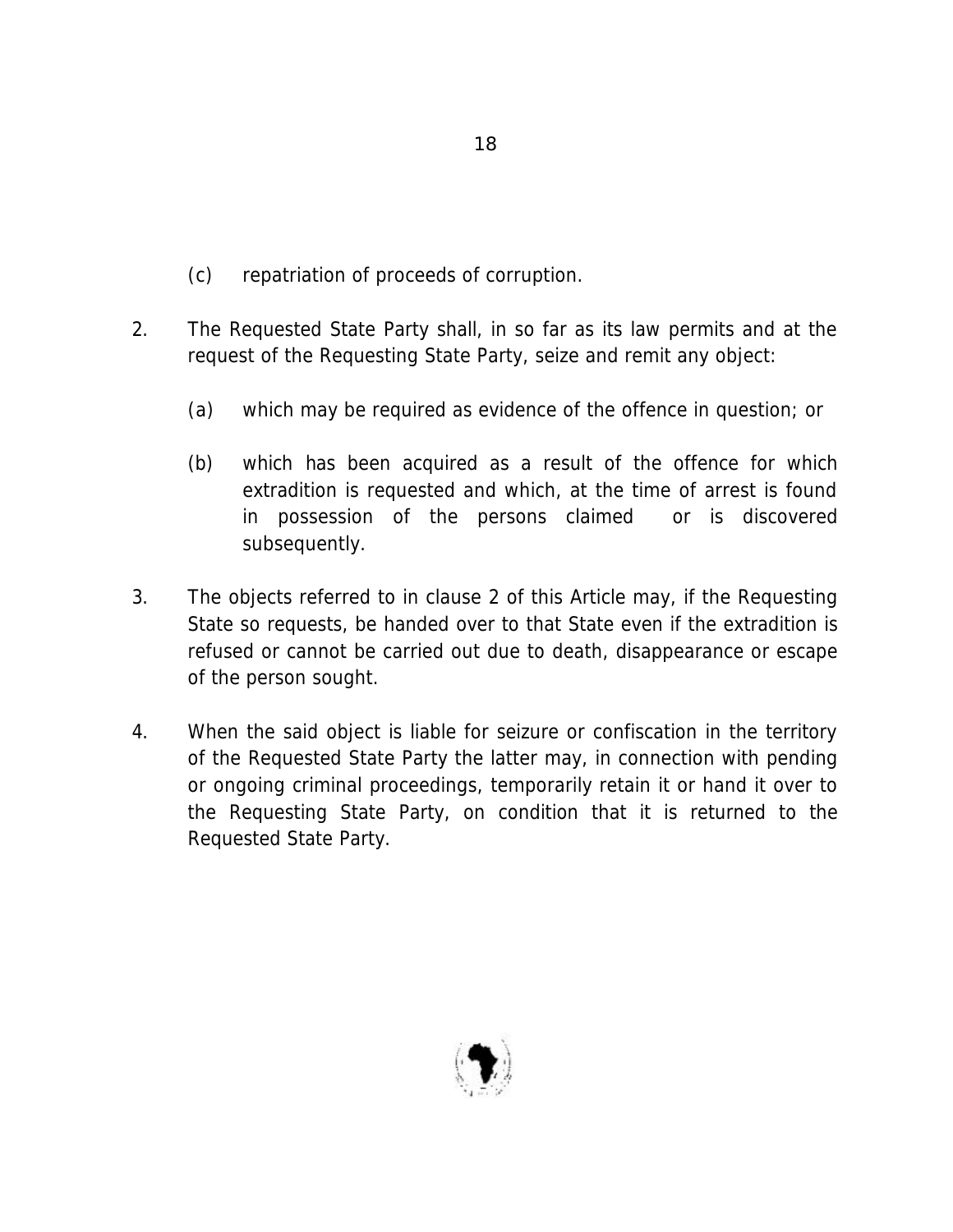# **Article 17 Bank Secrecy**

- 1. Each State Party shall adopt such measures necessary to empower its courts or other competent authorities to order the confiscation or seizure of banking, financial or commercial documents with a view to implementing this Convention.
- 2. The Requesting State shall not use any information received that is protected by bank secrecy for any purpose other than the proceedings for which that information was requested, unless with the consent of the Requested State Party.
- 3. State Parties shall not invoke banking secrecy to justify their refusal to cooperate with regard to acts of corruption and related offences by virtue of this Convention.
- 4. State Parties commit themselves to enter into bilateral agreements to waive banking secrecy on doubtful accounts and allow competent authorities the right to obtain from banks and financial institutions, under judicial cover, any evidence in their possession.

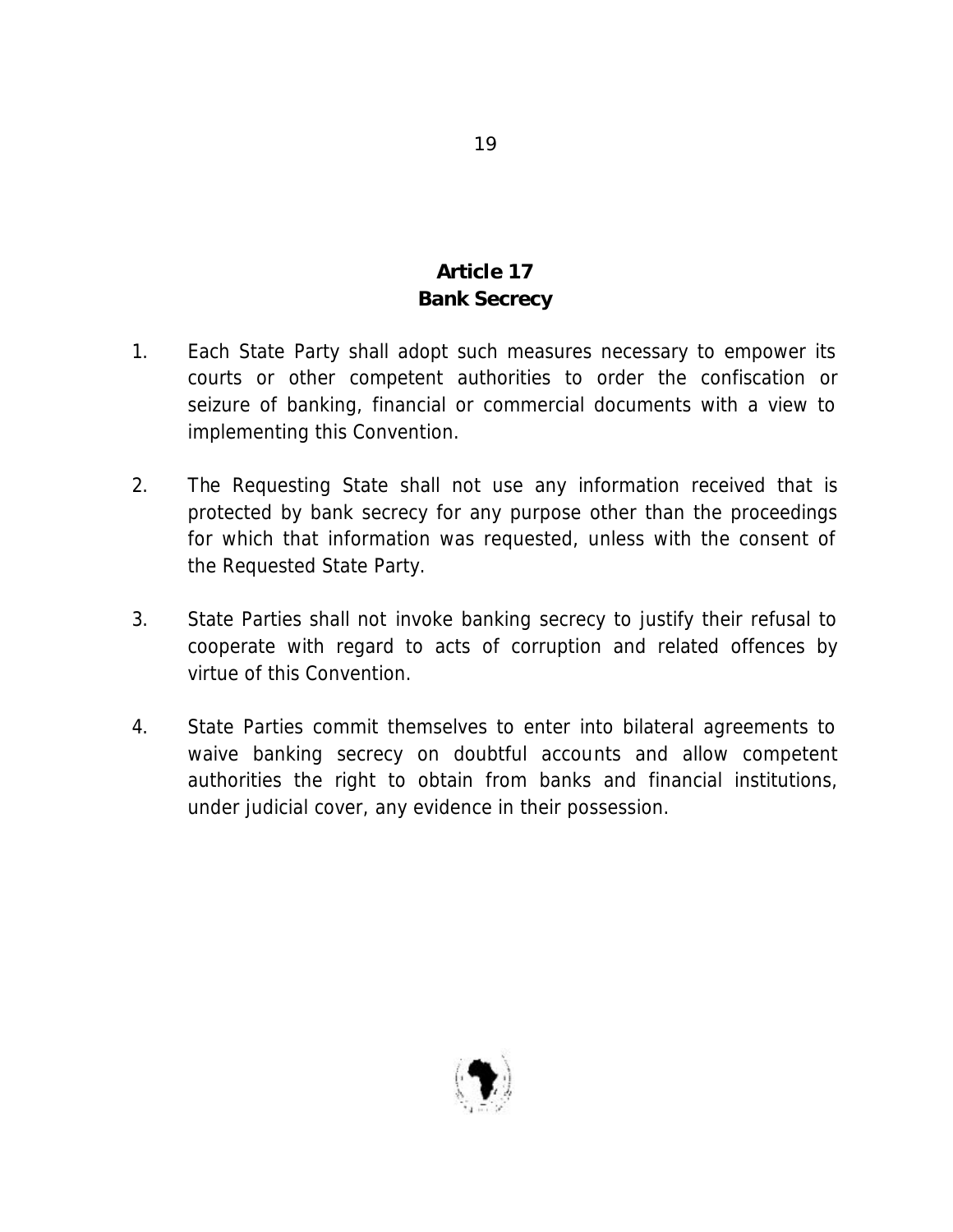# **Article 18 Cooperation and Mutual Legal Assistance**

- 1. In accordance with their domestic laws and applicable treaties, State Parties shall provide each other with the greatest possible technical cooperation and assistance in dealing immediately with requests from authorities that are empowered by virtue of their national laws to prevent, detect, investigate and punish acts of corruption and related offences.
- 2. If two or several State Parties have established relations on the basis of uniform legislation or a particular regime, they may have the option to regulate such mutual relations without prejudice to the provisions of this Convention.
- 3. State Parties shall co-operate among themselves in conducting and exchanging studies and researches on how to combat corruption and related offences and to exchange expertise relating to preventing and combating corruption and related offences.
- 4. State Parties shall co-operate among themselves, where possible, in providing any available technical assistance in drawing up programmes, codes of ethics or organizing, where necessary and for the benefit of their personnel, joint training courses involving one or several states in the area of combating corruption and related offences.
- 5. The provisions of this Article shall not affect the obligations under any other bilateral or multilateral treaty which governs, in whole or in part, mutual legal assistance in criminal matters.

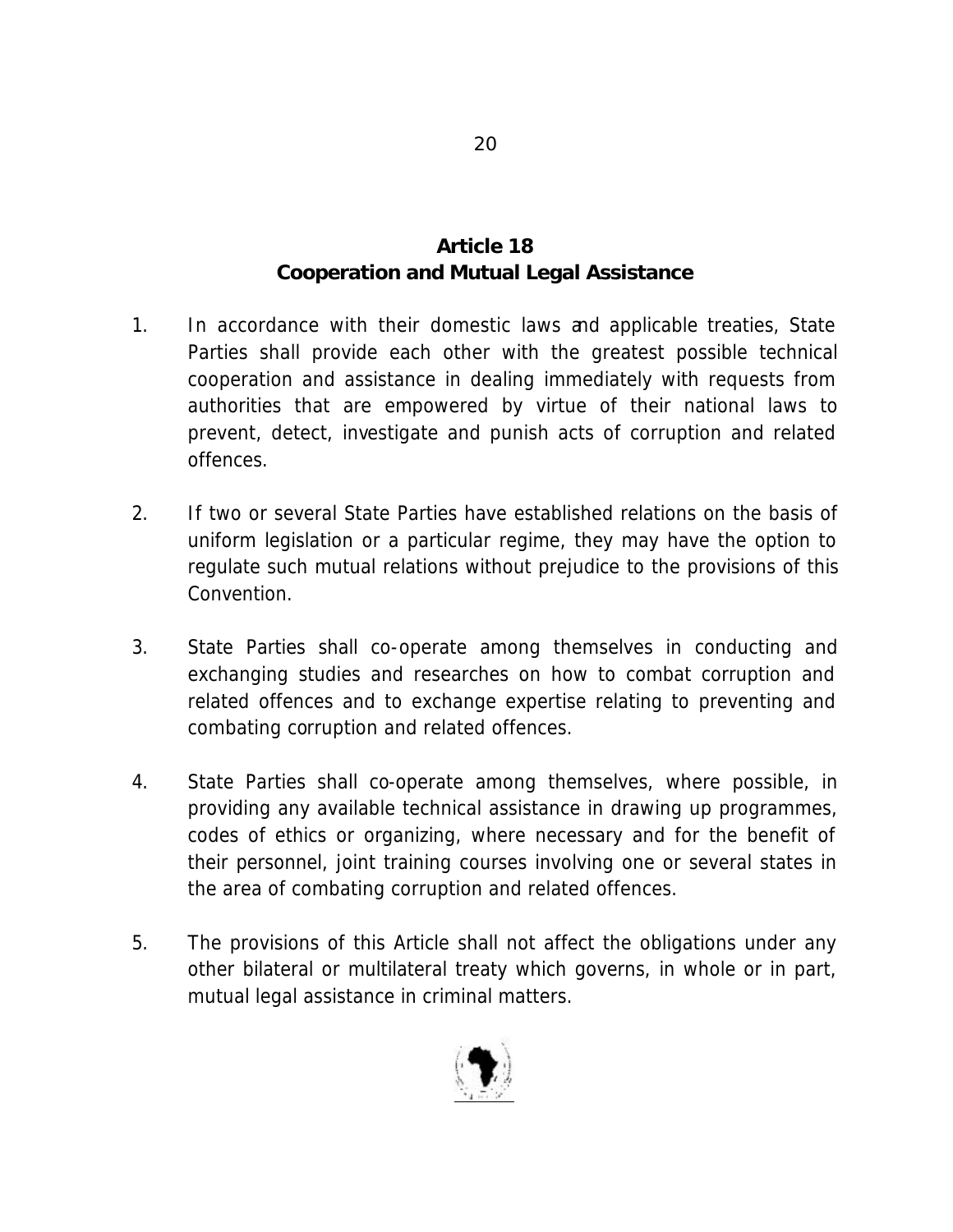6. Nothing in this Article shall prevent State Parties from according one another more favourable forms of mutual legal assistance allowed under their respective domestic law.

### **Article 19 International Cooperation**

In the spirit of international cooperation, State Parties shall:

- 1. Collaborate with countries of origin of multi-nationals to criminalise and punish the practice of secret commissions and other forms of corrupt practices during international trade transactions.
- 2. Foster regional, continental and international cooperation to prevent corrupt practices in international trade transactions.
- 3. Encourage all countries to take legislative measures to prevent corrupt public officials from enjoying ill-acquired assets by freezing their foreign accounts and facilitating the repatriation of stolen or illegally acquired monies to the countries of origin.
- 4. Work closely with international, regional and sub regional financial organizations to eradicate corruption in development aid and cooperation programmes by defining strict regulations for eligibility and good governance of candidates within the general framework of their development policy.

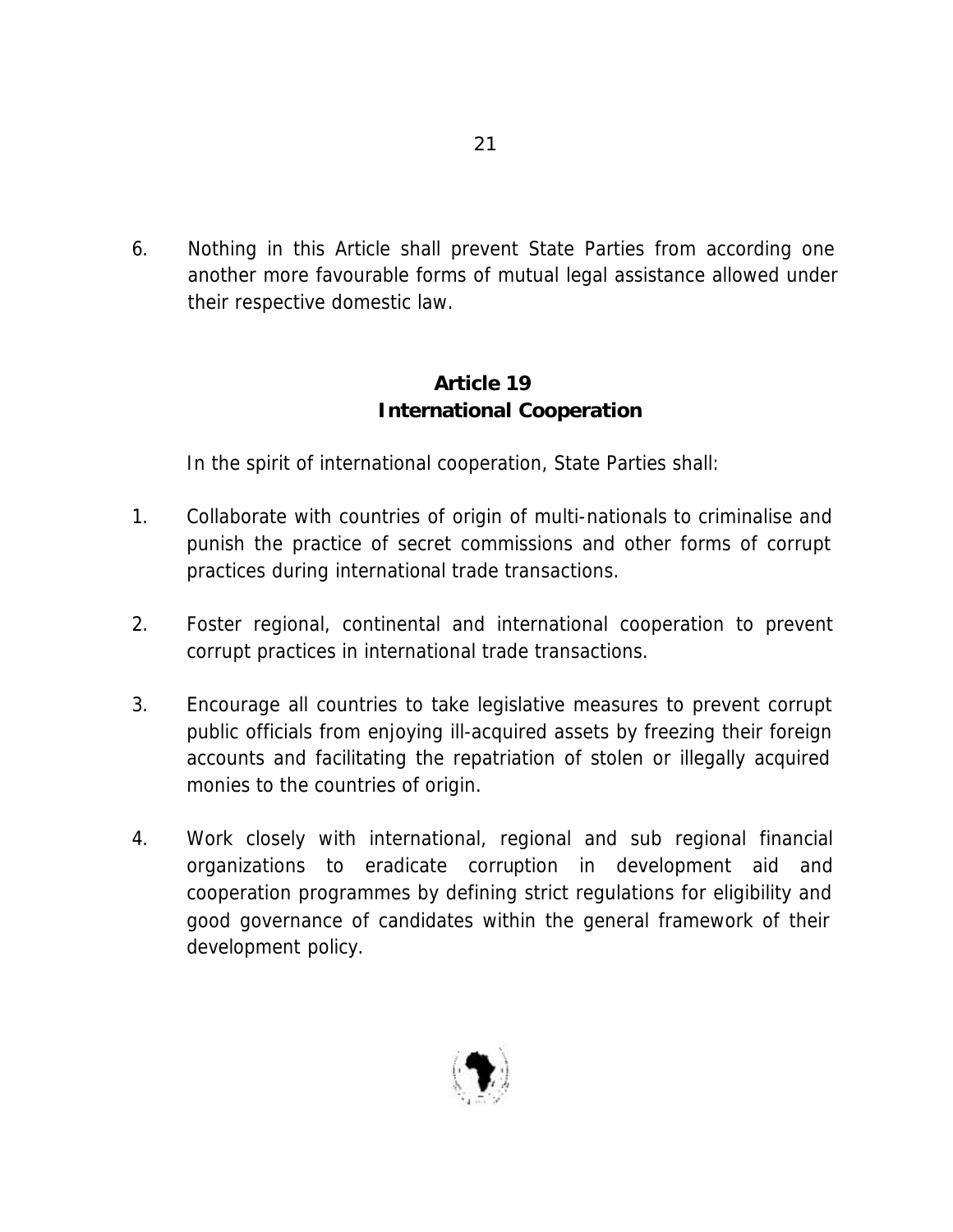5. Cooperate in conformity with relevant international instruments on international cooperation on criminal matters for purposes of investigations and procedures in offences within the jurisdiction of this Convention.

### **Article 20 National Authorities**

- 1. For the purposes of cooperation and mutual legal assistance provided under this Convention, each State Party shall communicate to the Chairperson of the Commission at the time of signing or depositing its instrument of ratification, the designation of a national authority or agency in application of offences established under Article 4 (1) of this Convention.
- 2. The national authorities or agencies shall be responsible for making and receiving the requests for assistance and cooperation referred to in this Convention.
- 3. The national authorities or agencies shall communicate with each other directly for the purposes of this Convention.
- 4. The national authorities or agencies shall be allowed the necessary independence and autonomy, to be able to carry out their duties effectively.

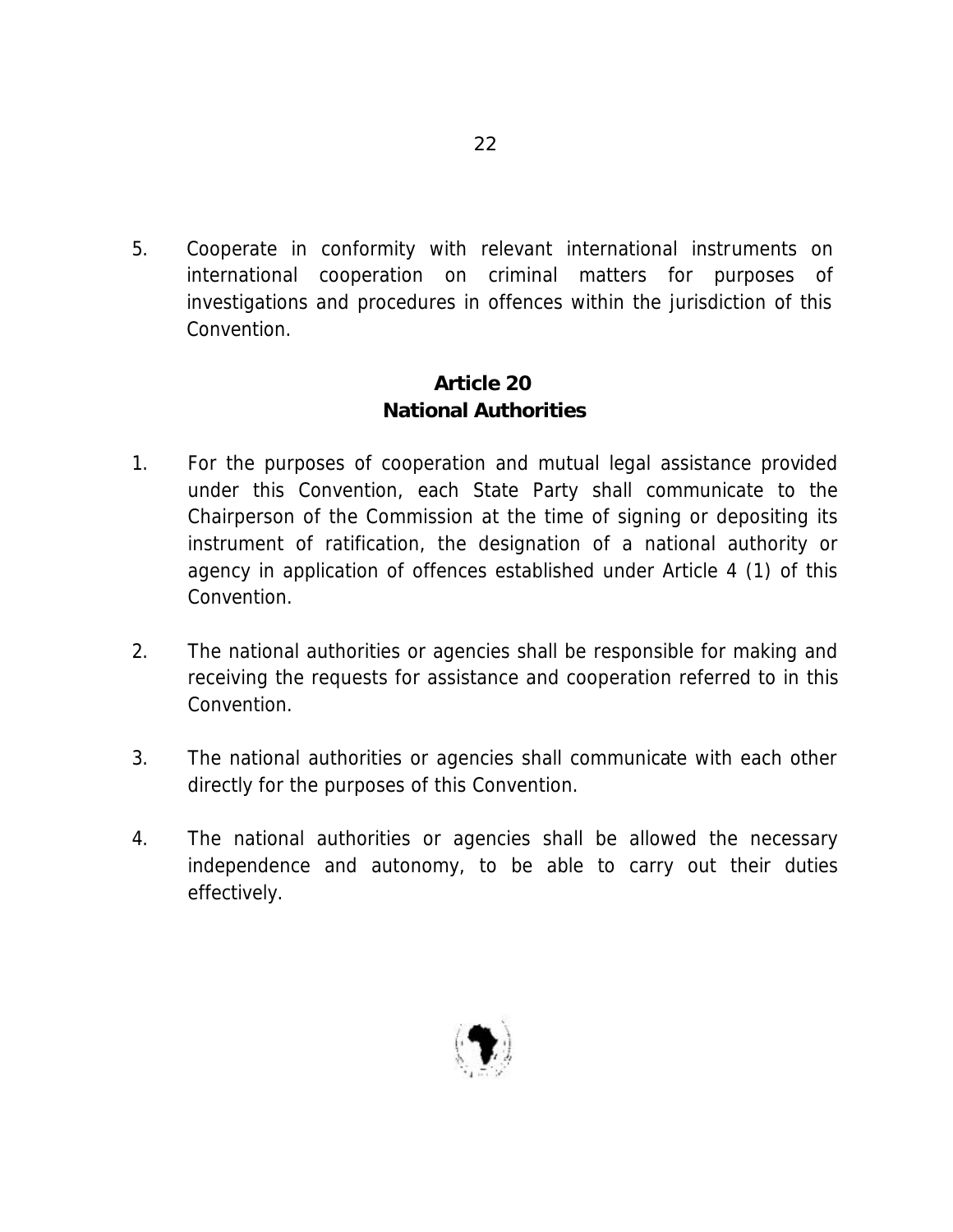5. State Parties undertake to adopt necessary measures to ensure that national authorities or agencies are specialized in combating corruption and related offences by, among others, ensuring that the staff are trained and motivated to effectively carry out their duties.

### **Article 21 Relationship with other Agreements**

Subject to the provisions of Article 4 paragraph 2, this Convention shall in respect to those State Parties to which it applies, supersede the provisions of any treaty or bilateral agreement governing corruption and related offences between any two or more State Parties.

### **Article 22 Follow up Mechanism**

- 1. There shall be an Advisory Board on Corruption within the African Union.
- 2. The Board shall comprise 11 members elected by the Executive Council from among a list of experts of the highest integrity, impartiality, and recognized competence in matters relating to preventing and combating corruption and related offences, proposed by the State Parties. In the election of the members of the board, the Executive Council shall ensure adequate gender representation, and equitable geographical representation.

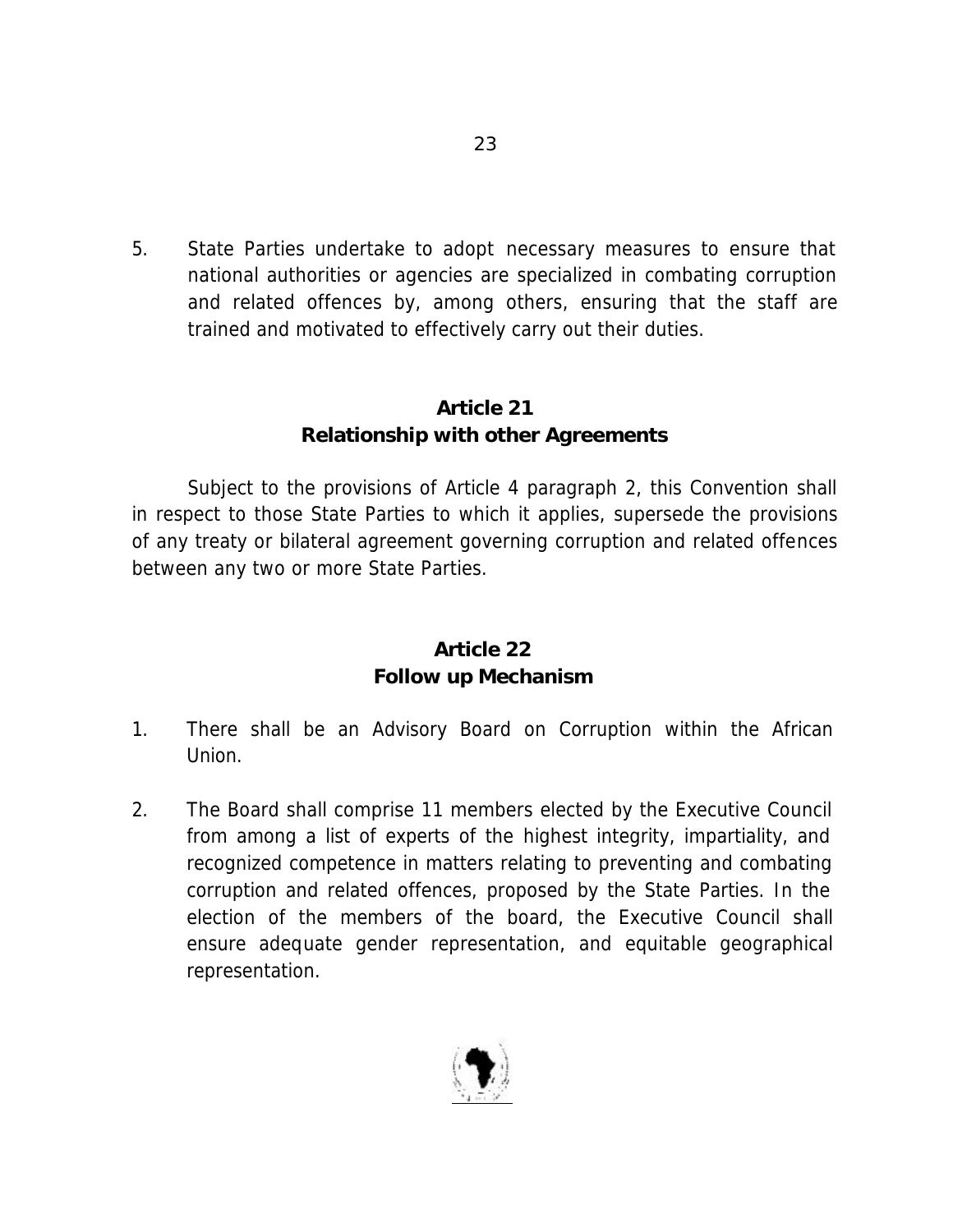- 3. The members of the Board shall serve in their personal capacity.
- 4. Members of the Board shall be appointed for a period of two years, renewable once.
- 5. The functions of the Board shall be to:
	- a. promote and encourage adoption and application of anticorruption measures on the continent;
	- b. collect and document information on the nature and scope of corruption and related offences in Africa;
	- c. develop methodologies for analyzing the nature and extent of corruption in Africa, and disseminate information and sensitize the public on the negative effects of corruption and related offences;
	- d. advise governments on how to deal with the scourge of corruption and related offences in their domestic jurisdictions;
	- e. collect information and analyze the conduct and behaviour of multi-national corporations operating in Africa and disseminate such information to national authorities designated under Article 18 (1) hereof;
	- f. develop and promote the adoption of harmonized codes of conduct of public officials;

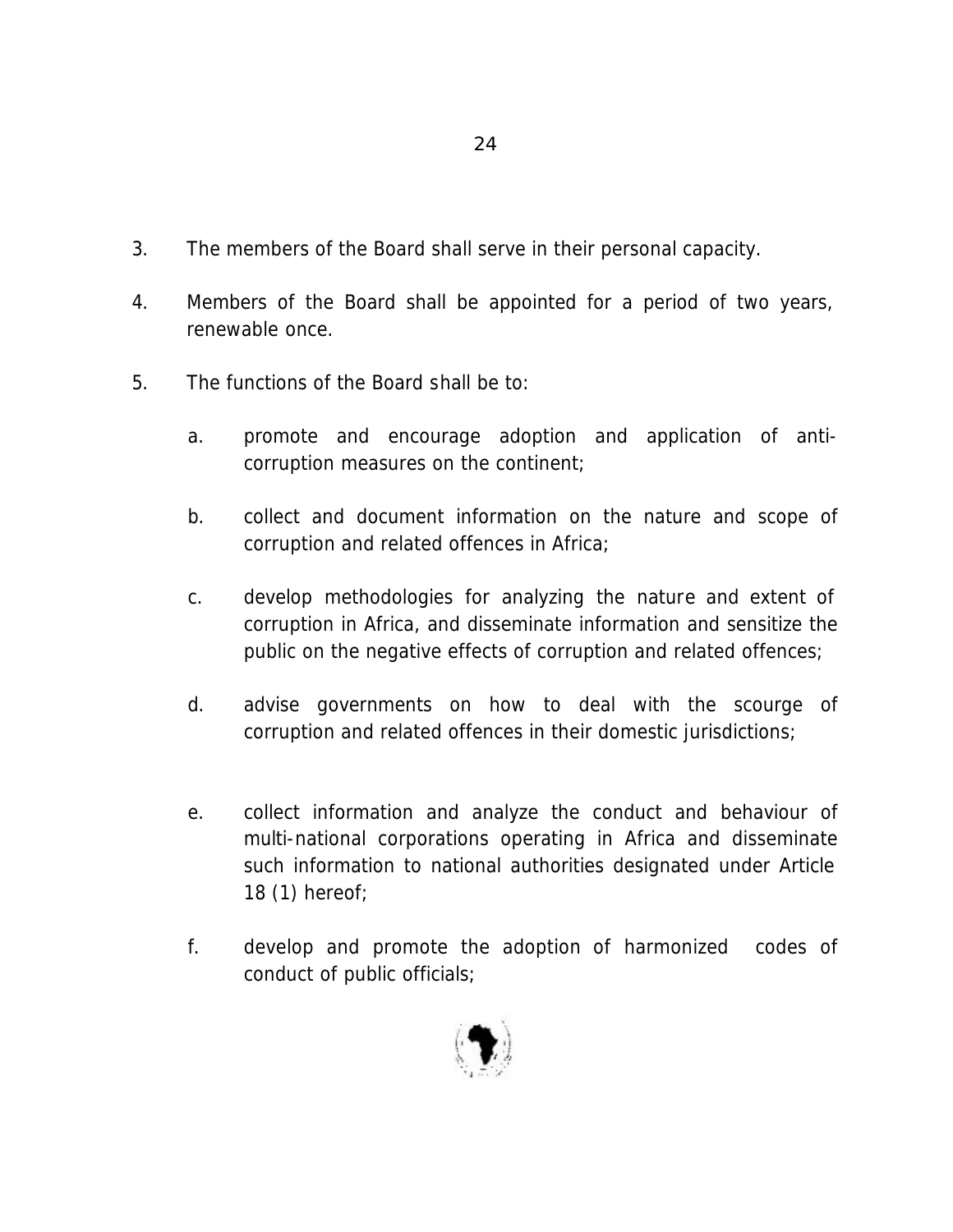- g. build partnerships with the African Commission on Human and Peoples' Rights, African civil society, governmental. Intergovernmental and non-governmental organizations to facilitate dialogue in the fight against corruption and related offences;
- h. submit a report to the Executive Council on a regular basis on the progress made by each State Party in complying with the provisions of this Convention;
- i. perform any other task relating to corruption and related offences that may be assigned to it by the policy organs of the African Union.
- 6. The Board shall adopt its own rules of procedure.
- 7. States Parties shall communicate to the Board within a year after the coming into force of the instrument, on the progress made in the implementation of this Convention. Thereafter, each State Party, through their relevant procedures, shall ensure that the national anticorruption authorities or agencies report to the Board at least once a year before the ordinary sessions of the policy organs of the AU.

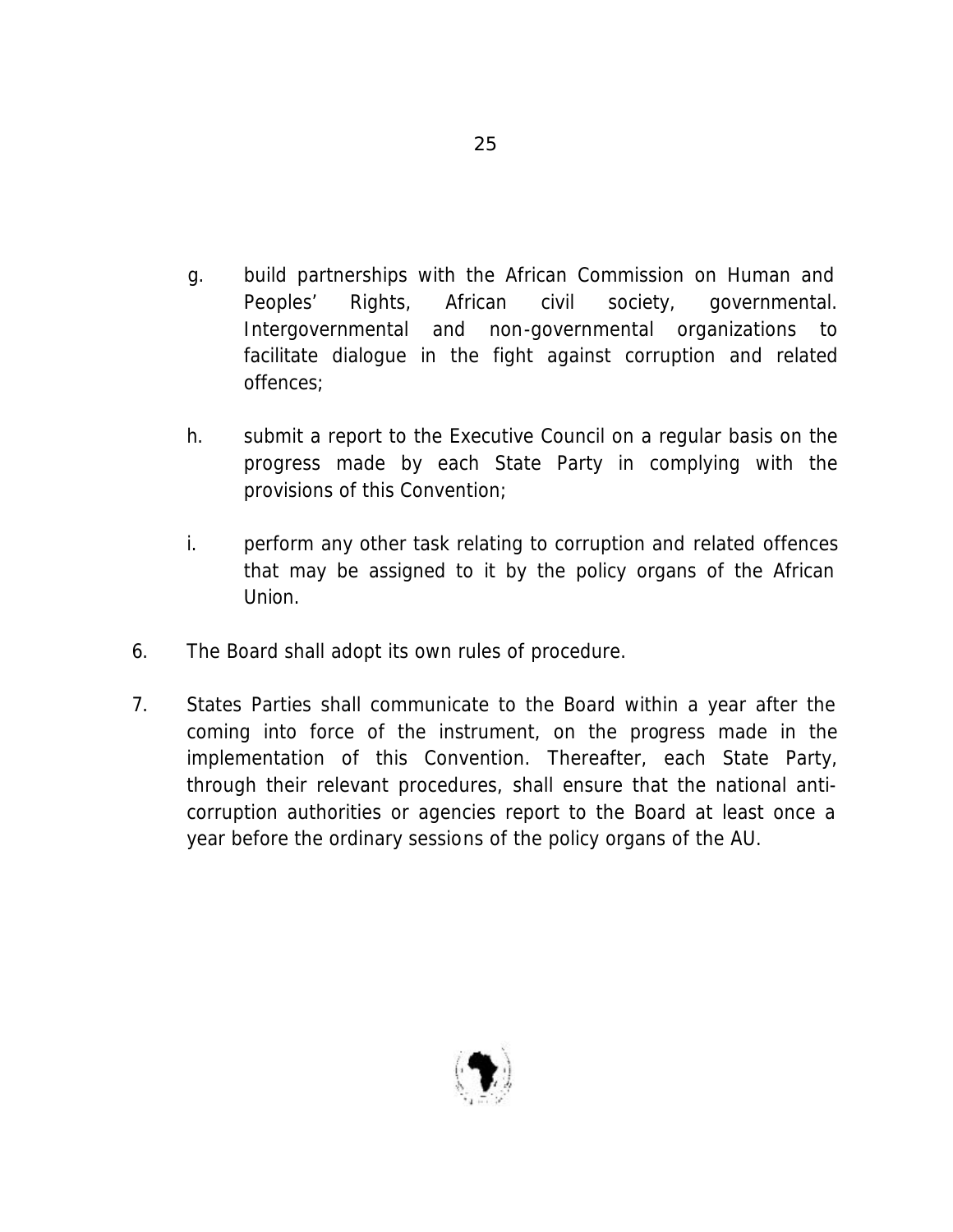### **FINAL CLAUSES**

### **Article 23**

# **Signature, ratification, accession and Entry into Force**

- 1. The present Convention shall be open for signature, ratification or accession by the Member States of the African Union.
- 2. The Convention shall enter into force thirty (30) days after the date of the deposit of the fifteenth instrument of ratification or accession.
- 3. For each State Party ratifying or acceding to the Convention after the date of the deposit of the fifteenth Instrument of Ratification, the Convention shall enter into force thirty (30) days after the date of the deposit by that State of its instrument of ratification or accession.

# **Article 24 Reservations**

- 1. Any State Party may, at the time of adoption, signature, ratification or accession, make reservation to this Convention provided that each reservation concerns one or more specific provisions and is not incompatible with the object and purposes of this Convention.
- 2. Any State Party which has made any reservation shall withdraw it as soon as circumstances permit. Such withdrawal shall be made by notification to the Chairperson of the Commission.

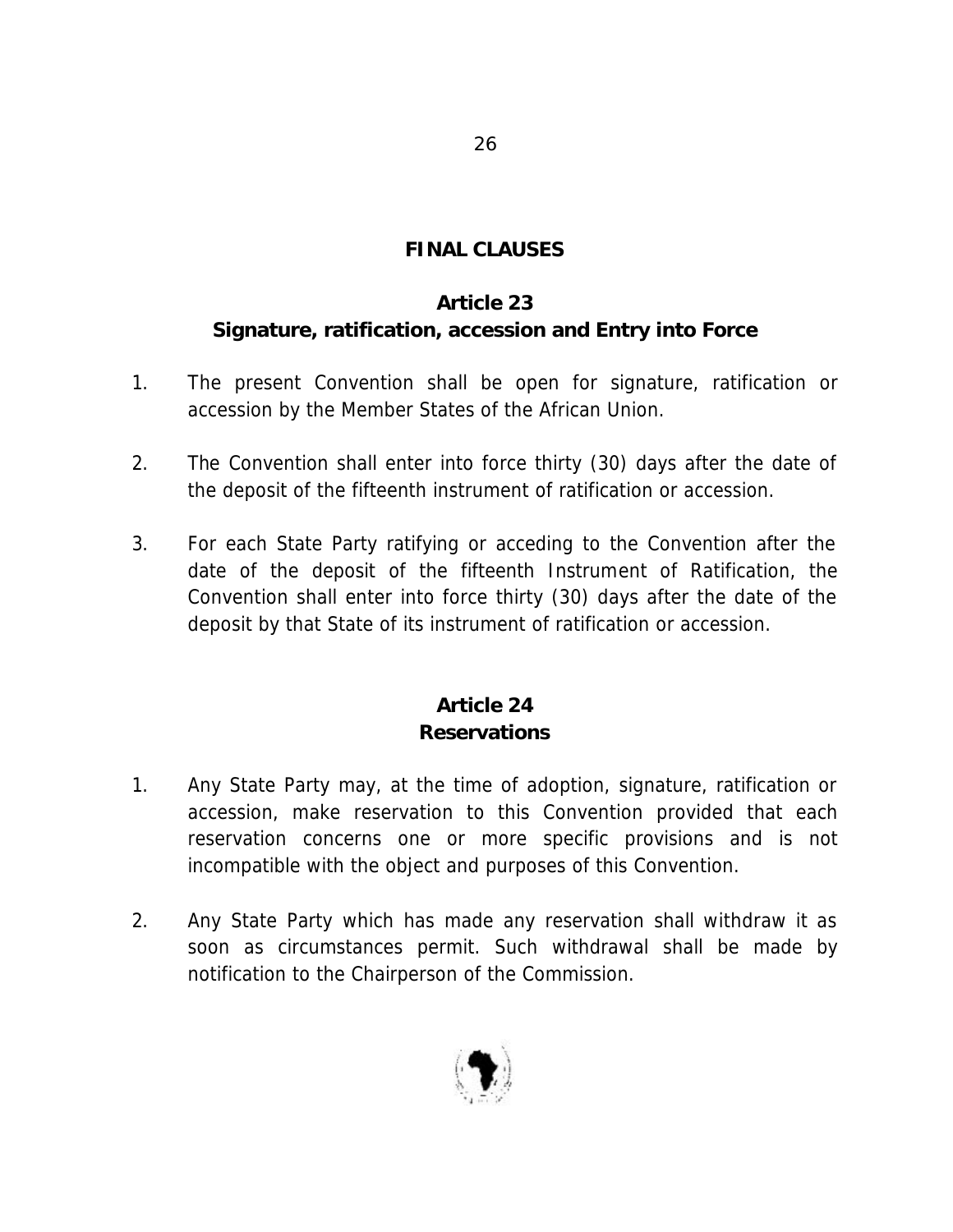# **Article 25 Amendment**

- 1. This Convention may be amended if any State Party makes a written request to the Chairperson of the Commission.
- 2. The Chairperson of the Commission shall circulate the proposed amendments to all State Parties. The proposed amendments shall not be considered by the State Parties until a period of six (6) months from the date of circulation of the amendment has elapsed.
- 3. The amendments shall enter into force when approved by a two-thirds majority of the Member States of the AU.

# **Article 26 Denunciation**

- 1. Any state Party may denounce the present Convention by sending notification to the Chairperson of the Commission. This denunciation shall take effect six (6) months following the date of receipt of notification by the Chairperson of the Commission.
- 2. After denunciation, cooperation shall continue between State Parties and the State Party that has withdrawn on all requests for assistance or extradition made before the effective date of withdrawal.